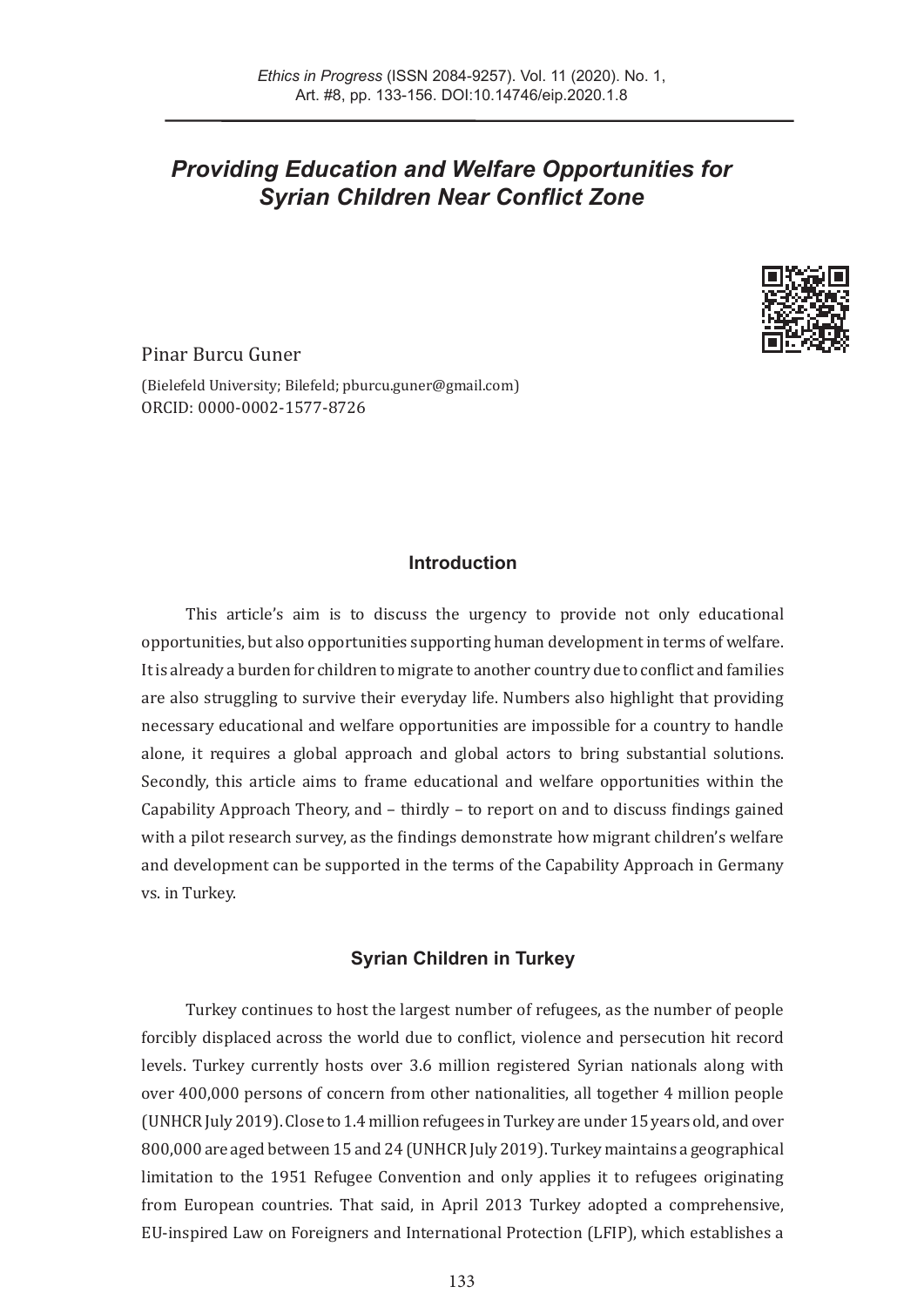dedicated legal framework for asylum in Turkey and affirms Turkey's obligations towards all persons in need of international protection, regardless of country of origin.

This means that from the beginning, the children`s stay in Turkey is acknowledged as temporary. Since 2009 there has been a significant increase in the number of people seeking protection in Turkey and even since 2007 the number of unaccompanied refugee minors has increased (IZA). Unaccompanied minors are one of the groups to be classified as "persons with specific needs", for whom the Ministry of Family and Social Policies is responsible. The Ministry is tasked with placing these individuals in centers for children, women's refuges, or other suitable places. If a person is identified and registered as having "specific needs", the person has access to extra protective measures and they have prioritized access to different services such as psycho-social help, rehabilitation, and other support.

### **Education for a Good Life**

The aims of this section is to highlight the high percentage of children who are residing temporarily in Turkey and acknowledging this issue as a global problem rather than a regional to prevent marginalized people from being educated and having limited opportunities for a good life. Therefore, this article centers education as a welfare for children near a conflict zone.

It is important to highlight that "even before the civil war broke out in 2011, schools in Syrian cities were struggling to manage the social and economic changes. There had already been comprehensive internal migration problems due to drought that had serious impact on the children's schooling" (Çelikaksoy & Wadensjo 2016, 27). Therefore, many of the children to have arrived from Syria had missed several years of school, partly due to the civil war and partly because of changes that had taken place beforehand. The author argues that providing substantial welfare and educational support is necessary for children and youth from Syria. Almost all children of school age in the 25 Turkish refugee camps attend school, but only an exceedingly small portion of refugee children living in the cities do. It is difficult for the authorities to locate the children that do not go to school in the cities where indeed many of the refugees live.

Children who are not yet registered can be temporarily enrolled as a "guest student" which means that they can attend classes but will not be provided any documentation or diploma in return, unless they subsequently complete their temporary protection registration and are officially admitted by the school.

In mid-2018, the Ministry of National Education launched an Accelerated Learning Program (*Hızlandırılmış Eğitim Programı*, HEP) to reach children aged 10-18 who have missed three or more years of schooling in nine pilot provinces. The program had reached 6,600 children by the end of 2018. It is necessary to reach-out to as many children as possible, but it is also important to highlight that Turkey is also struggling to provide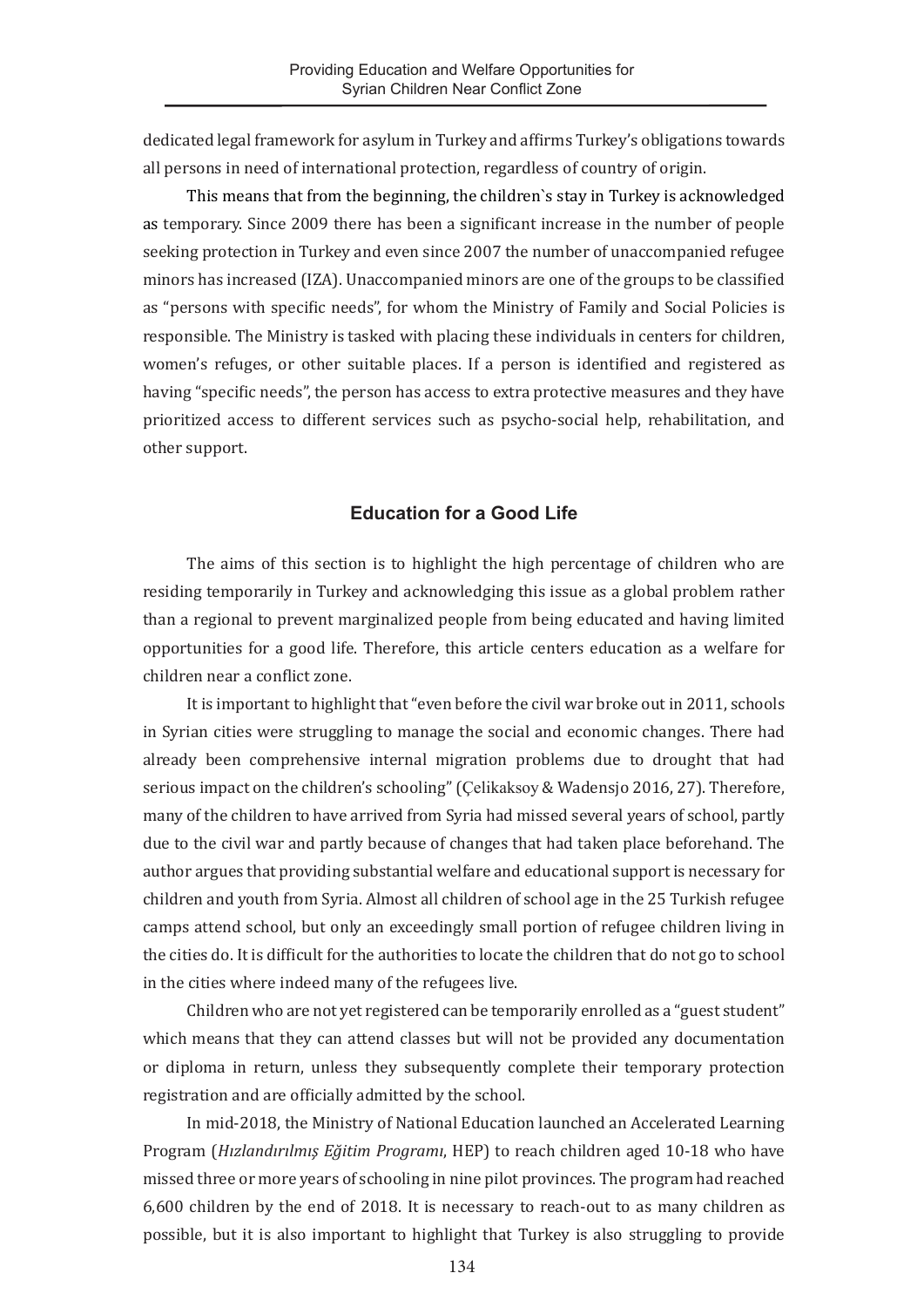quality education to its own citizens. As a result, quality of education for children under temporary protection is a crucial issue to consider.

However, according to Deane (2016), the number of additional teachers that would be needed to cover the entire population of Syrian refugee children of school age is as high as 80,000. As of the end of 2018, a total of 590,114 children under temporary protection were enrolled in public schools and Temporary Education Centres (*Geçici Eğitim Merkezi,* GEM). Schooling rates are 96.3% for elementary school, 58.1% for middle school and 26.4% for high school. Despite these measures, UNICEF estimates as many as 400,000 children are out of school. Drop-out rates, particularly at the 9 high school level, are linked to factors such as the high level of child labor in the job market, as well as early marriages.

To ensure children's access to the education system, another program, Conditional Cash Transfer for Education (CCTE) was applied. The CCTE program provides vulnerable refugee families with bimonthly cash payments to help them send and keep their children. Cash assistance is available only for persons who can submit the school registration documents to the social service units of the Ministry. A family can receive payment provided the child attends school regularly; a child should not miss school for more than 4 days in one month. According to Türk Kızılay, in cases where a child has not attended school for over 4 days, their protection officers visit the family to identify the cause of absence; child labor, child marriage, peer bullying are the most common factors.According to observations from practice, CCTE has been more effective at the elementary school level. More generally, experts estimate lack of education as a common feature among the Syrian population in Turkey. According to a survey, 33% of respondents reported to be illiterate, while another 13% reported to be literate without having attended school.

Let us introduce the concept of the «Capalibity Approach» to define optimal opportunities supportive for human development, and, subsequently, to show how these opportunities have been provided in Germany. A pilot study on a sample education plan increasing inclusion of young migrants and refugees (especially girls) was carried out by the author.

### **Framing the Problems within the Context of Capability Approach Theory**

The Capability Approach is a broad normative framework for the evaluation and assessment of well-being and social arrangements of a society. It is inherently interdisciplinary: According to Robeyns (2011), "The Capability Approach is used in a wide range of fields, most prominently in development thinking, welfare economics, social policy and political philosophy. It can be used to evaluate a wide variety of aspects of people's well-being, such as individual well-being, inequality, and poverty. It can also be used as an alternative evaluative tool for social cost-benefit analysis, or to design and evaluate policies, ranging from welfare state design in affluent societies, to development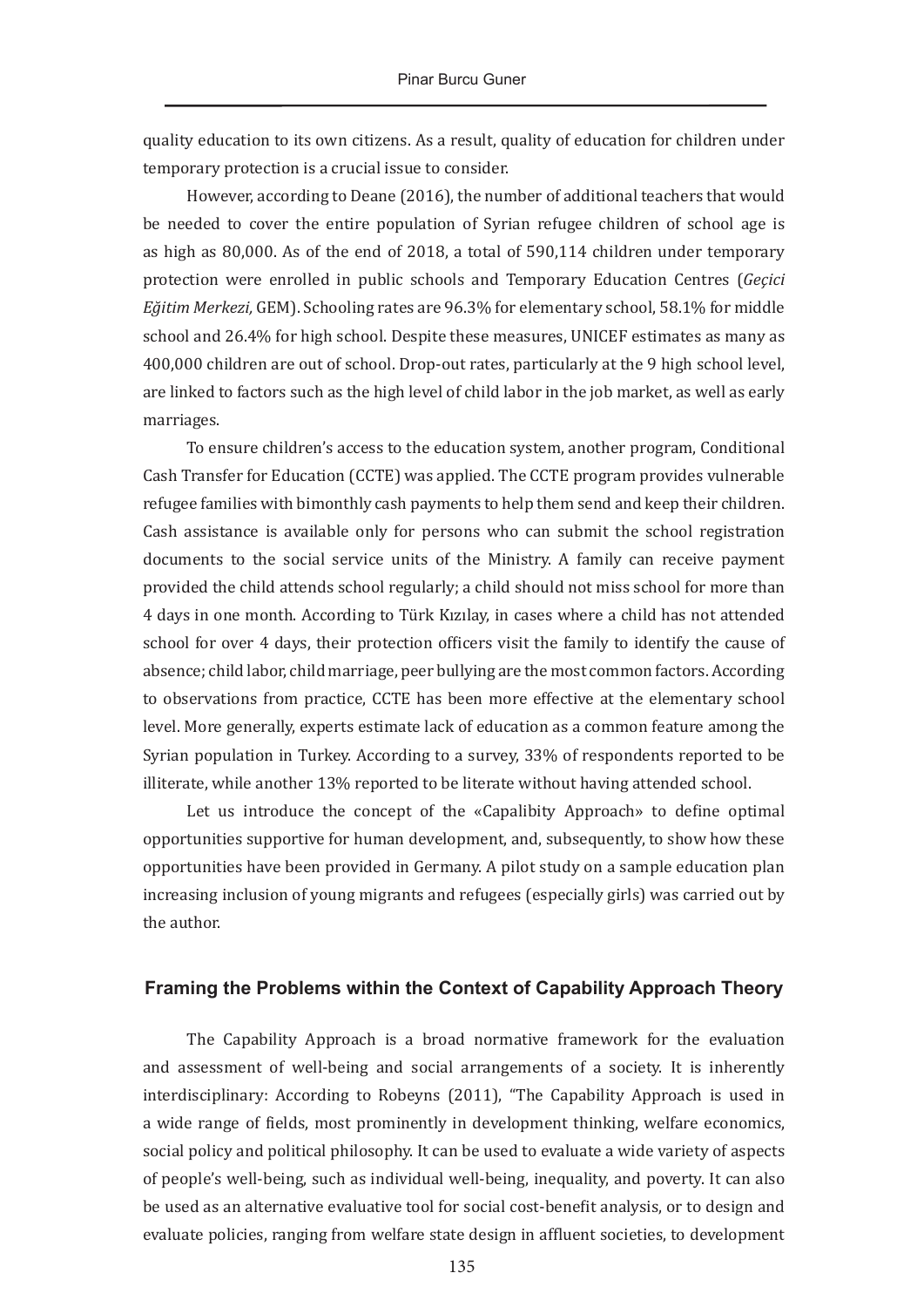policies by governments and non-governmental organizations" (Robeyns 2011, 5).

Within moral and political philosophy, the Capability Approach has in recent decades emerged as a new theoretical framework around well-being, development, and justice. Economist-philosopher Amartya Sen pioneered the approach and philosopher Martha Nussbaum and a growing number of other scholars across the humanities and the social sciences have significantly developed it. The Capability Approach argues that freedom to achieve well-being is a matter of what people can do and to be, and thus the kind of life they are effectively able to lead. The Capability Approach is generally conceived as a flexible and multi-purpose framework, rather than a precise theory of well-being (Sen 1992; Robeyns 2005, 2016). This open-ended nature partly explains why the term Capability Approach was chosen and is now used in the philosophical literature rather than, say, «Capability Theory». The terms Capability Approach and Capabilities Approach are both used in the literature to refer to the same thing. Some philosophers have started to use the term 'capabilitarianism' (Robeyns 2016; Nielsen & Axelsen 2015)

A team of philosophers, economists and social scientists worked collaboratively on Sen´s (1985) idea of the Capability Approach. Their work has produced indicators for assessing quality of life in the UK. Also, this work sheds light on the quality of life of people with disabilities, retired, women, young children, youth, and migrants. The Capability Approach has been highly influential. Currently, the United Nations Human Development report uses Capability Approach theory concepts (Klasen & Schüler 2011). Other examples of indices developed within the Capability Approach Theory include the Human Development Index (UNDP 2011), the Gender Related Development Index (UNDP 2011), the Gender Empowerment Measure (Klasen 2006), the Gender Inequality Index (UNDP 2013). We suggest that when education and welfare programs are prepared for these children, the aspects as Nussbaum identified should be considered as below:

#### **The Ten Key Capabilities Identified (after Nussbaum 2000)**

- *1. Life*. Being able to live to the end of a normal human life.
- *2. Bodily Health*. Being able to have good [health;](https://en.wikipedia.org/wiki/Health) to have adequate [shelter](https://en.wikipedia.org/wiki/Shelter_(building)).

*3. Bodily Integrity*. Being able to move freely from place to place, secure against violent [assault,](https://en.wikipedia.org/wiki/Assault) having opportunities for [sexual satisfaction](https://en.wikipedia.org/wiki/Sexual_satisfaction) and reproductive choice

*4. Senses, Imagination, and Thought*. Being able to use the senses, to imagine, think, and reason informed by an adequate [education](https://en.wikipedia.org/wiki/Education), protected by [freedom of](https://en.wikipedia.org/wiki/Freedom_of_expression)  [expression](https://en.wikipedia.org/wiki/Freedom_of_expression) and [religious exercise](https://en.wikipedia.org/wiki/Freedom_of_religion).

*5. Emotions.* Being able to have attachments to things and people outside ourselves; to love to [grieve,](https://en.wikipedia.org/wiki/Grief) to experience longing, [gratitude,](https://en.wikipedia.org/wiki/Gratitude) and justified [anger](https://en.wikipedia.org/wiki/Anger).

*6. Practical Reason.* Being able to form a conception of the [good](https://en.wikipedia.org/wiki/Good_and_evil) and to engage in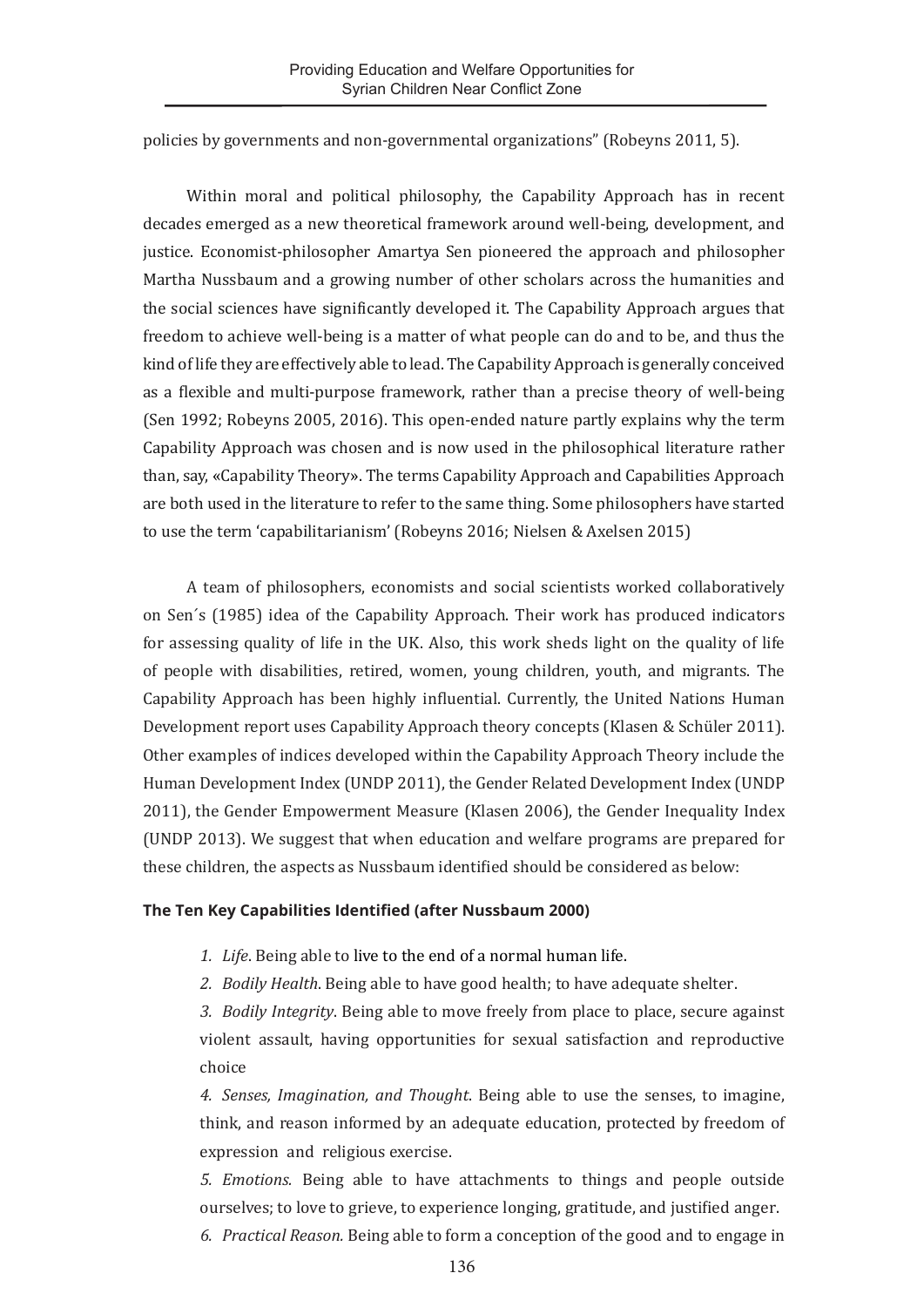critical reflection about the [planning of one's life.](https://en.wikipedia.org/wiki/Life_plan)

*7. Affiliation.* Being able to recognize and show concern for other humans, to engage in various forms of [social interaction](https://en.wikipedia.org/wiki/Social_interaction); to be [able to imagine the situation of](https://en.wikipedia.org/wiki/Empathy)  [another](https://en.wikipedia.org/wiki/Empathy). Having [self-respect](https://en.wikipedia.org/wiki/Self-respect) and being treated as a dignified being whose worth is equal to that of others. This entails provisions of non-discrimination based on race, sex, sexual orientation, ethnicity, caste, religion, national origin and species. *8. Other Species.* Being able to live with concern for and in relation to animals, plants, and the world of nature.

*9. Play.* Being able to [laugh,](https://en.wikipedia.org/wiki/Laugh) to play, to enjoy [recreational](https://en.wikipedia.org/wiki/Recreation) activities.

*10. Control over one's political and material[Environment](https://en.wikipedia.org/wiki/Biophysical_environment).* Having the right of[political](https://en.wikipedia.org/wiki/Political_participation)  [participation,](https://en.wikipedia.org/wiki/Political_participation) protections of free speech and association. Having property rights and the right to seek employment on an equal basis with others, meaningful relationships of mutual recognition with other workers.

All children under all conditions deserve a life which they value and grow. Each child should get be physically and mentally protected (Life; Bodily health and Bodily integrity). Especially when children live and experience violence and war while living near the conflict zone, international community and field workers must ensure how children`s emotions; sense, imagination and thought; practical reasoning, affiliation; other species; play and control over one`s practical and material environment are functioning. Because no matter what the conditions are, all children deserve development in all aspects of life as highlighted in Nussbaum`s list of capabilities. Damages which occur in children`s lives would have long term consequences not just for the region but also globally.

### **Turkish Children Hosted in Germany (a Research Study Report)**

#### **Research Method. Design of the Study**

The questionnaire was prepared of questions adapted (inspired) from the original, already validated Shell Deutsche Jugendstudium 2010 questionnaire. The questions were related to measuring socio-economic background. Also, to identify individual interpretations of existing opportunities, inequalities in different life courses and possible actions (agency) to make changes, conducting individual life-history interviews was necessary. As a result, triangulated data from the focus groups and individual interviews were used to answer the research questions.

 The ethical statement was clarified by the Ethics Committee of the research center. All children who showed willingness to participate in the research brought a consent letter from the parents. Before starting the survey and collecting data, all members of the school community (school director, teachers, pupils, and parents) were informed with a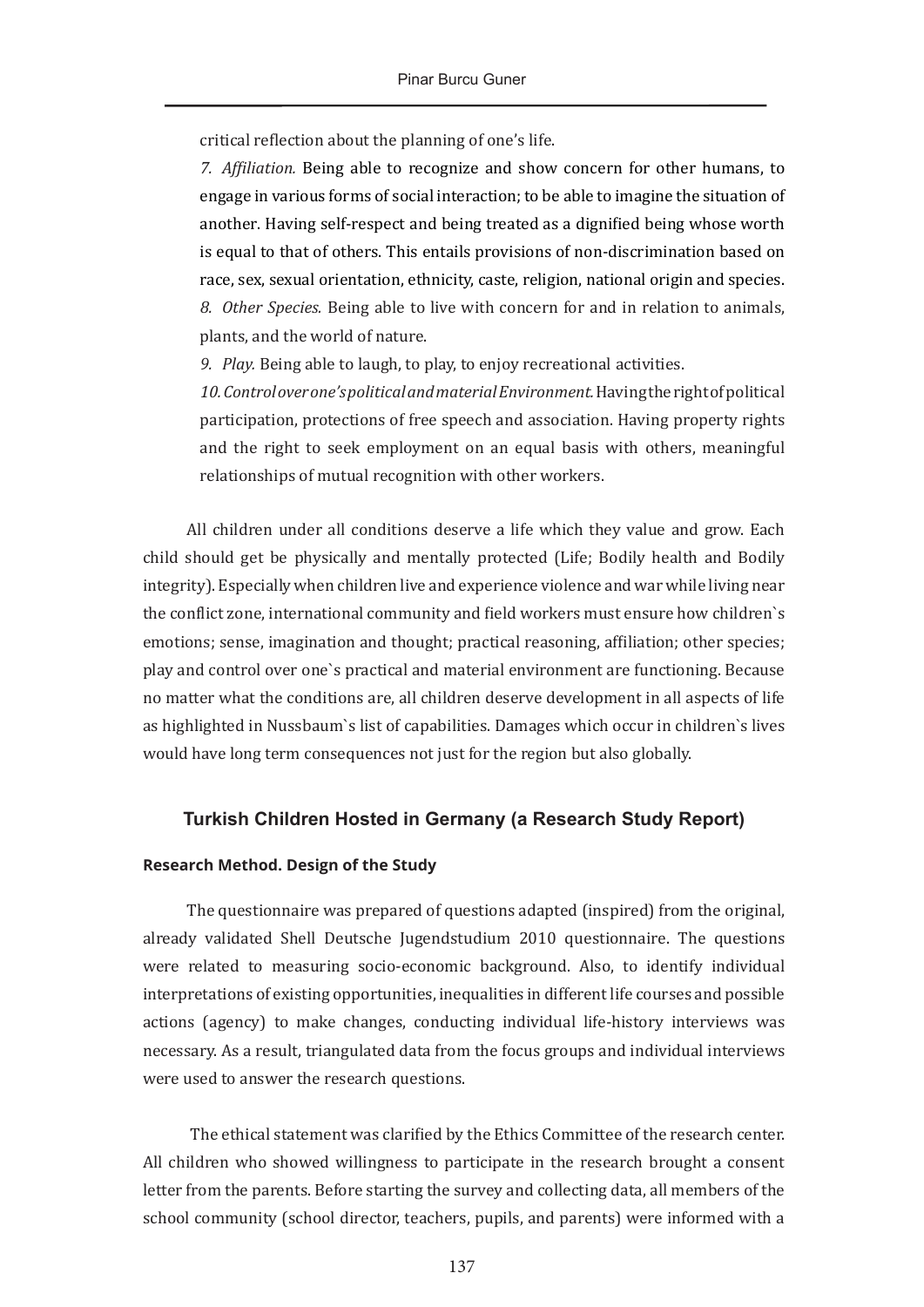brief.

A pilot study was necessary to decide how suitable the data collection methods and methodology were for addressing the research questions, as well as figuring out how to implement the concepts of the Capability Approach and contribute to the qualitative knowledge of the Capability Approach. The researcher planned to conduct a pilot study to understand the life, culture and values of young people of immigrant origin to better design the research goals, rationale, questions and data collection methods. She entered the field knowing only Grounded Theory methodology, without reviewing the literature related to the phenomena that was to be examined.

Also, the researcher was aware that, in Germany, there had not been much research conducted to investigate good life opportunities, agency, empowerment and the identity of Turkish youths of immigrant origin. The researcher decided to use focus groups to obtain the necessary amount of data in a short time. The interview guidelines had open questions such as: What are your everyday activities? How do you spend your free time? These were designed to facilitate an understanding of youth culture as well as to break the ice. The researcher was also interested in how girls defined a good life for themselves and for other girls their age living in Germany or in any part of the world, how they perceived their existing opportunities for having a good life in Germany and what they interpreted as obstacles to gaining these opportunities to live a good life.

### **Redesigning the research after the pilot study**

The research design focused on highlighting ontological, epistemological, and axiological issues. Ontologically, the researcher was interested in the multiple realities surrounding the good life opportunities of girls of Turkish origin living in Germany; for example, how girls of Turkish origin viewed reality and experienced reality. I was also aware that society constructs a reality which influences personal interpretations and experiences. From an epistemological perspective, the researcher was interested in understanding what knowledge already existed in the field the researcher was studying, in order to identify knowledge gaps, and to maximize my contribution to the knowledge production for literature concerning both the Capability Approach and migrant youth in Germany.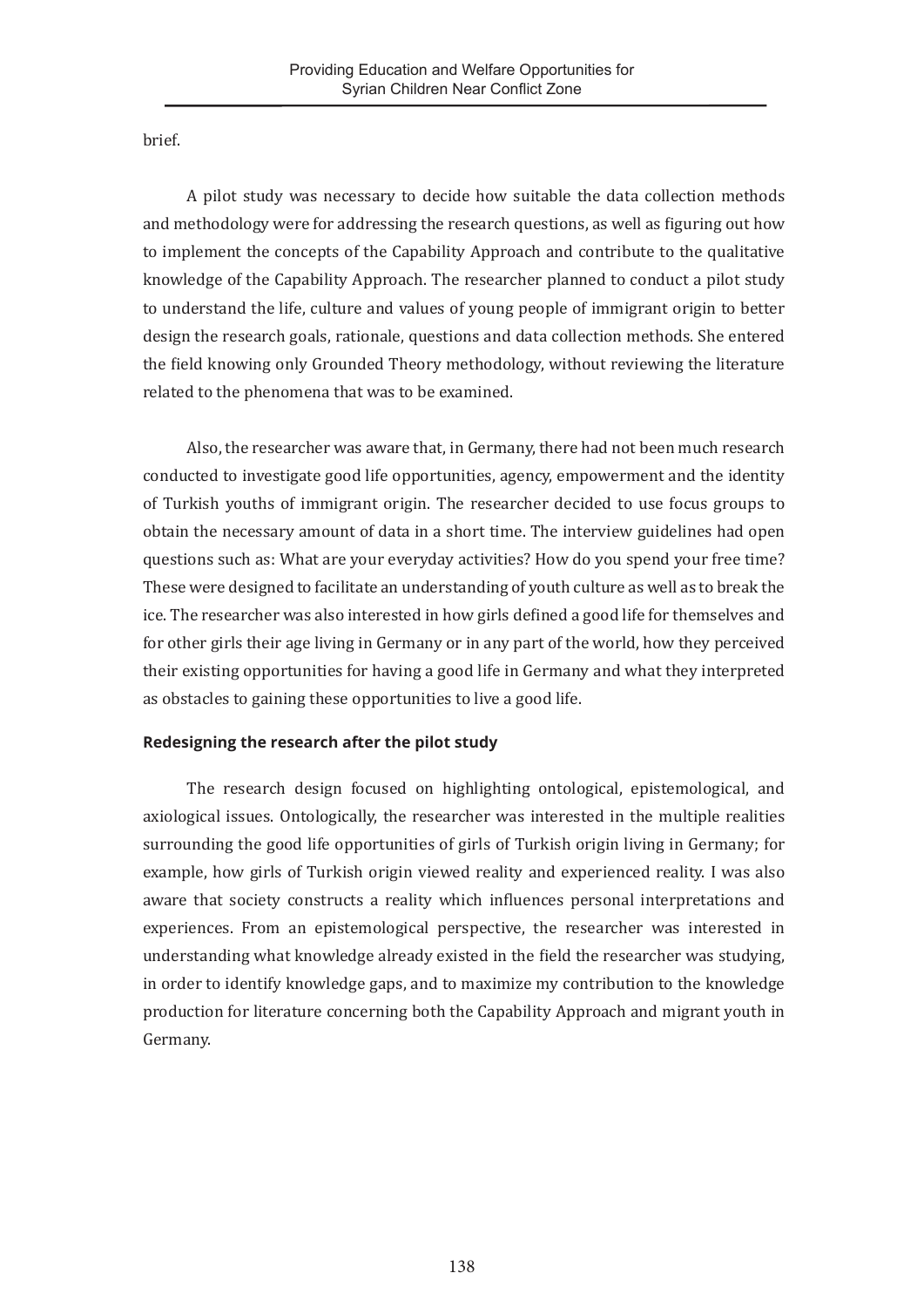|      | The Socio-Economic Questionnaire                                           |
|------|----------------------------------------------------------------------------|
|      | 1 - I am _____ years old.                                                  |
|      | 2 - How many siblings do you have?                                         |
|      | __ younger brother / brothers do not apply                                 |
|      | ____ younger sister / sisters do not apply                                 |
|      | older brother / brothers do not apply                                      |
|      | ____ older sisters / sisters do not apply                                  |
|      | I have no siblings                                                         |
|      |                                                                            |
|      | 3 - What nationality do you have?                                          |
|      | German                                                                     |
|      | Turkish                                                                    |
|      | dual citizenship                                                           |
|      |                                                                            |
|      | 4 - Where were you born?                                                   |
|      | I am born in Germany                                                       |
|      | I was born in Turkey                                                       |
|      |                                                                            |
|      | 5 - Where did you live so far? (a or B)                                    |
|      | a) - I lived exclusively in Germany                                        |
|      | b) - It was as follows:                                                    |
|      | I lived _____ years in Turkey                                              |
|      | and I came to Germany,                                                     |
|      | when I was _____ years old.                                                |
|      |                                                                            |
|      | 6 - Are your parents born in Germany,                                      |
|      | or is one of them or both from Turkey?                                     |
|      | My parents were born in Germany                                            |
|      | One parent comes from another country                                      |
|      | Both come from another country                                             |
|      |                                                                            |
|      | 7 - What degree does your mother have? (a or B)                            |
|      | a) If she attended the school in Turkey:                                   |
|      | Ilkokul                                                                    |
|      | Ortaokul                                                                   |
| Lise |                                                                            |
|      | Meslek okulu                                                               |
|      | No education, but can read and write                                       |
|      | No education, cannot read and write                                        |
|      | b) If she attended the school in Germany:                                  |
|      | Secondary School (8th / 9th grade)                                         |
|      | Secondary school / middle school (10th grade)                              |
|      |                                                                            |
|      |                                                                            |
|      |                                                                            |
|      |                                                                            |
|      | Fachhochschulreife<br>High School<br>Has no degree<br>Still goes to school |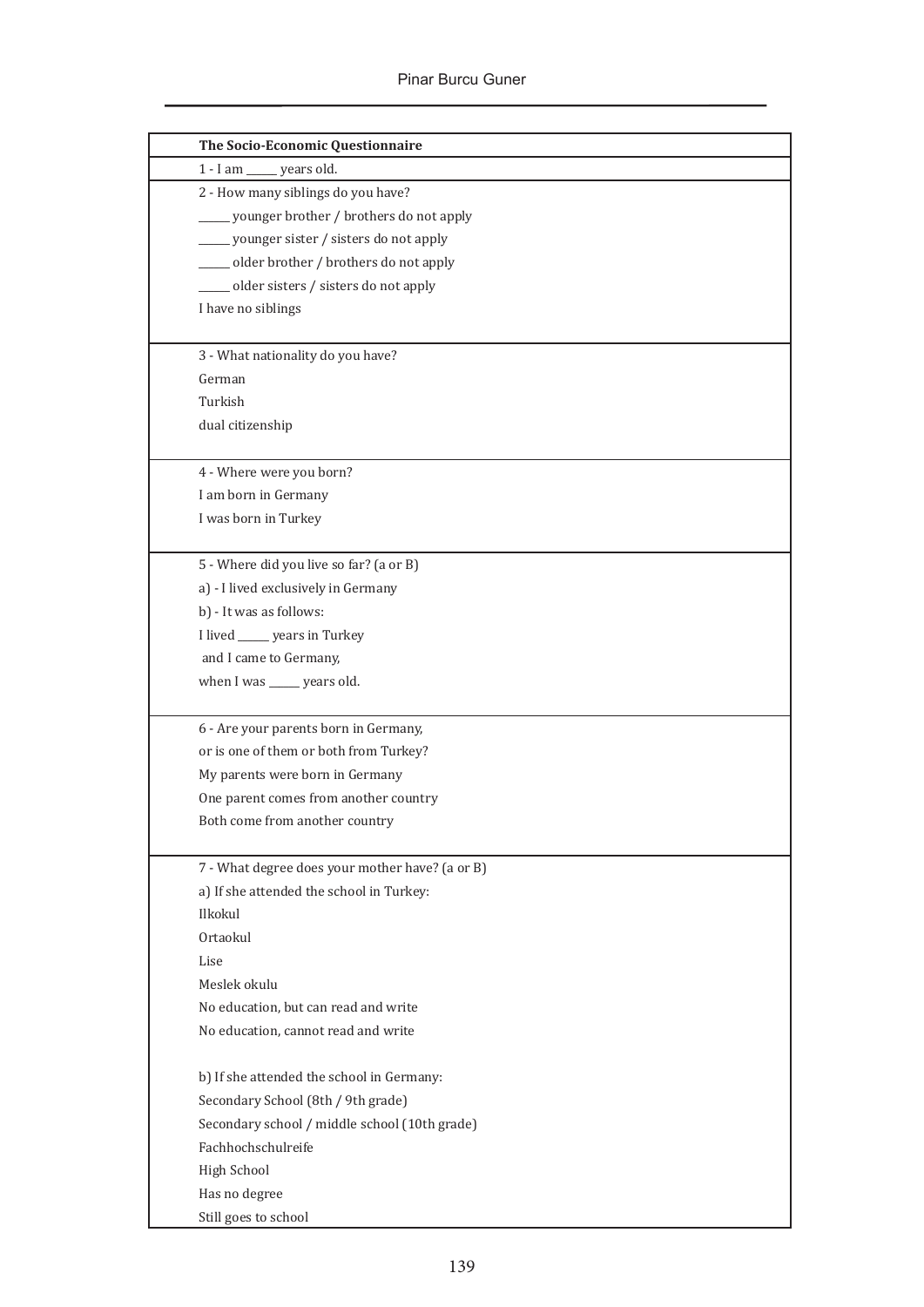| 8 - What degree does your father have? (a or B)       |
|-------------------------------------------------------|
| a) If he attended the school in Turkey:               |
| Ilkokul                                               |
| Ortaokul                                              |
| Lise                                                  |
| Meslek okulu                                          |
| No education, but can read and write                  |
| No education, cannot read and write                   |
|                                                       |
| b) If he attended the school in Germany:              |
| Secondary School (8th / 9th grade)                    |
| Secondary school / middle school (10th grade)         |
| Fachhochschulreife                                    |
| <b>High School</b>                                    |
| Has no degree                                         |
| Still goes to school                                  |
|                                                       |
| 9 - My dad is:                                        |
| Full-time employment (35 hours and more)              |
| Part-time employed (15 to under more)                 |
| Minor (under 15 hours)                                |
| Unemployed                                            |
| On parental leave or other leave of absence           |
| In education                                          |
| Hausmann or for other reasons not gainfully employed  |
|                                                       |
| 10 - My mother is:                                    |
| Full-time employment (35 hours and more)              |
| Part-time employed (15 to under more)                 |
| Minor (under 15 hours)                                |
| Unemployed                                            |
| On parental leave or other leave of absence           |
| Housewife or for other reasons not gainfully employed |
| 11 - What is your mother tongue?                      |
| My native language is ___________                     |
|                                                       |
| 12 - How many people live with you in your household? |
| Overall, we are _____ in the household.               |
|                                                       |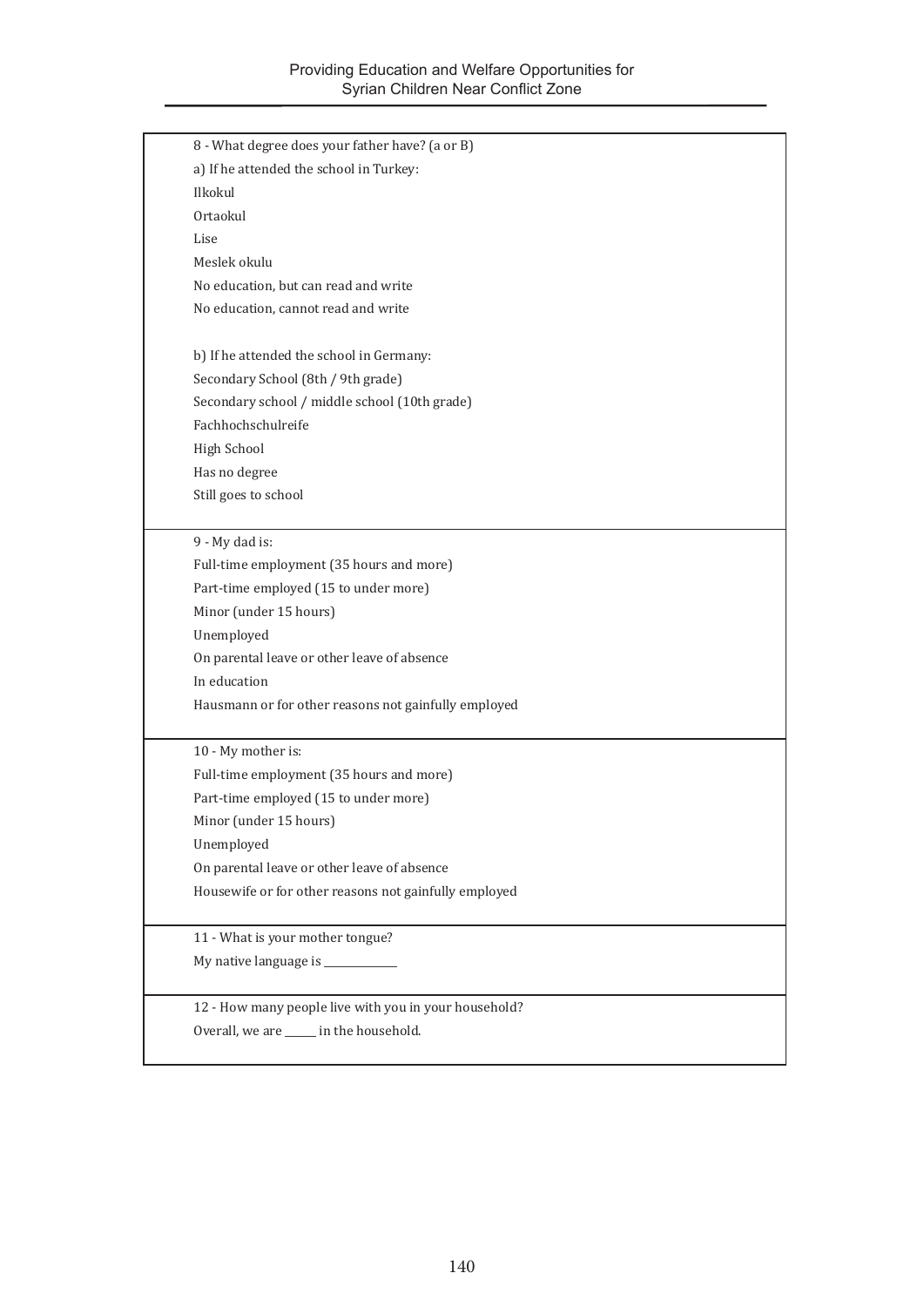| 13 - Do you have your own room?                                 |  |
|-----------------------------------------------------------------|--|
| Yes (If yes, then continue with item 14.)                       |  |
| No                                                              |  |
|                                                                 |  |
| If you do not have your own room, with how many                 |  |
| Persons (except you) do you share your room? Number _____       |  |
|                                                                 |  |
| And with how many brothers or sisters do you share your room?   |  |
| I share with my brothers. Number _____                          |  |
| I share with my sisters. Number _____                           |  |
|                                                                 |  |
| 14 - What do you usually do in your free time?                  |  |
| A-TV                                                            |  |
| B-listen to music                                               |  |
| C- carve videos / DVDs                                          |  |
| D- Surf the Internet                                            |  |
| E-Do not "hang out"                                             |  |
| F- Read E-books                                                 |  |
| G- Go to the pub                                                |  |
| H-Read magazines                                                |  |
| I- Go to the disco, to parties or fetuses                       |  |
| J- Playstation, play Nintendo, computer games                   |  |
| K-Jugendfreizeittreff, visit youth center                       |  |
| L- Sport in the spare time, like cycling, skating, kicking etc. |  |
| M-Training / active sports (fitness club, sports club )         |  |
| N-Meet with people                                              |  |
| 0- Engage in a project / initiative / club                      |  |
| P- Do something with the family                                 |  |
| Q-Shop, buy great things                                        |  |
| R- Do something creative, artistic                              |  |
|                                                                 |  |
| 15 - How many books are there at home?                          |  |

*Table 1: The Socio-Economic Questionnaire.*

### **Triangulation**

The term 'triangulation' is reserved for instances where methods are combined for the purpose of confirmation (Lambert & Loiselle 2007, 230). Triangulation is defined as researchers taking different perspectives on an issue being studied or, more generally speaking, to answer research questions (Flick 2014). The perspectives can be substantiated by using several methods and/or several theoretical approaches. It refers to using a combination of different sorts of data as the background for theoretical perspectives, which are applied to the data. As far as possible, these perspectives should be treated and applied equally.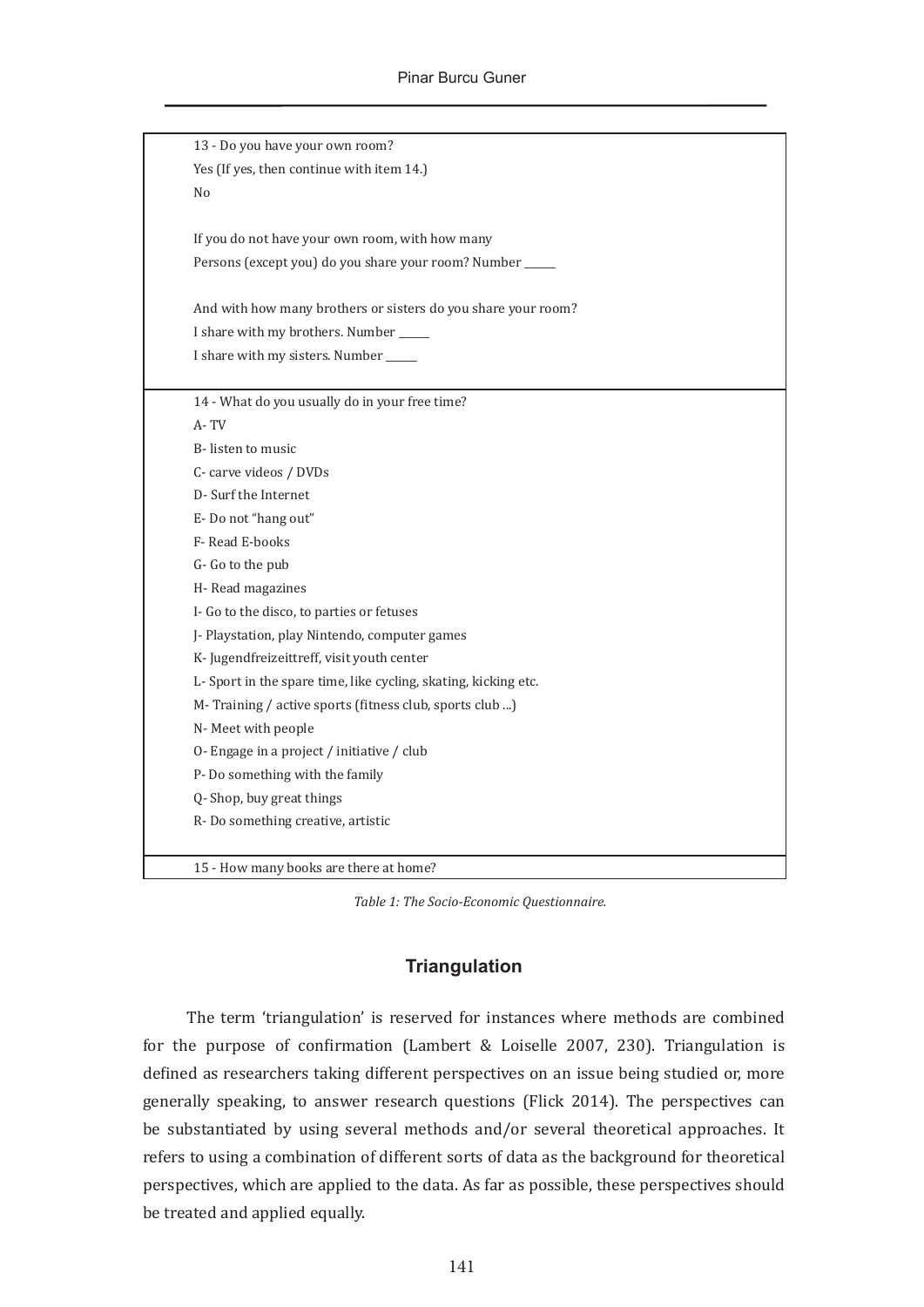In this particular research project, data triangulation led to the following results: (1) a productive, iterative process, where an initial model of the phenomenon guided the exploration of individual accounts, and successive individual data further enriched the conceptualization of the phenomenon; (2) identification of the individual and the contextual circumstances surrounding the phenomenon, which added to the interpretation of the structure of the phenomenon; and (3) convergence of the central characteristics of the phenomenon across focus groups and individual interviews, which enhanced the trustworthiness of the findings (Lambert & Loiselle 2007, 231). Triangulation with focus groups and individual life-history interviews supported the analysis. More specifically, how ethnicity and migration background might result in exclusion in the life of the girls. The structure is defined within the context of the Grounded Theory analysis.

# **Developing Interview Guidelines for Focus Groups and Individual Interviews Using the Lenses of Capability Approach**

The operationalization and implementation of the Capabilities Approach for domain selection, especially the question of whether and how to construct a capability list from the perspective of individuals or groups, has been extensively discussed in the literature (Biggeri 2006; Burchardt 2011; Martinetti 2006, 2009). Also, Burchardt and Vizard (2011, 95) discussed a key issue, raised in the debates about the 'operationalization' of the Capability Approach, of a need for a methodology to develop and agree on a list of countable, substantive freedoms and opportunities for the purpose of measurement. The capability approach concepts are implemented as shown on the below table.

The first stage was characterized by the following question on the interview guideline: What are the most important opportunities girls should have throughout their lives? The objective of this question was to identify which capabilities were relevant without limiting the possible answers with a predefined questionnaire. If the young woman mentioned a capability that had not been identified earlier by the researcher, their answer was added to the list. In this research project, the first question for the focus group was an introductory question to break the ice in the group. I asked, "What are your everyday activities and what kinds of hobbies do you have?" After the introductory question, the focus questions began with, "What are the most important opportunities for girls of your age all over the world to have a good life?"

In the second step of the interview guideline, the participants were asked to discuss and make a list of opportunities and rank them from most important to least important. A similar question was posed, "What are the most important opportunities for young, similarly-aged women of Turkish origin living in Germany to have a good life?" This step was also used to analyze group capabilities because the Capability Approach has been criticized for excluding groups due to its very individualistic approach. In this project, the data on group capabilities have been limited to the discussion of the group capabilities of girls of Turkish origin living in Germany.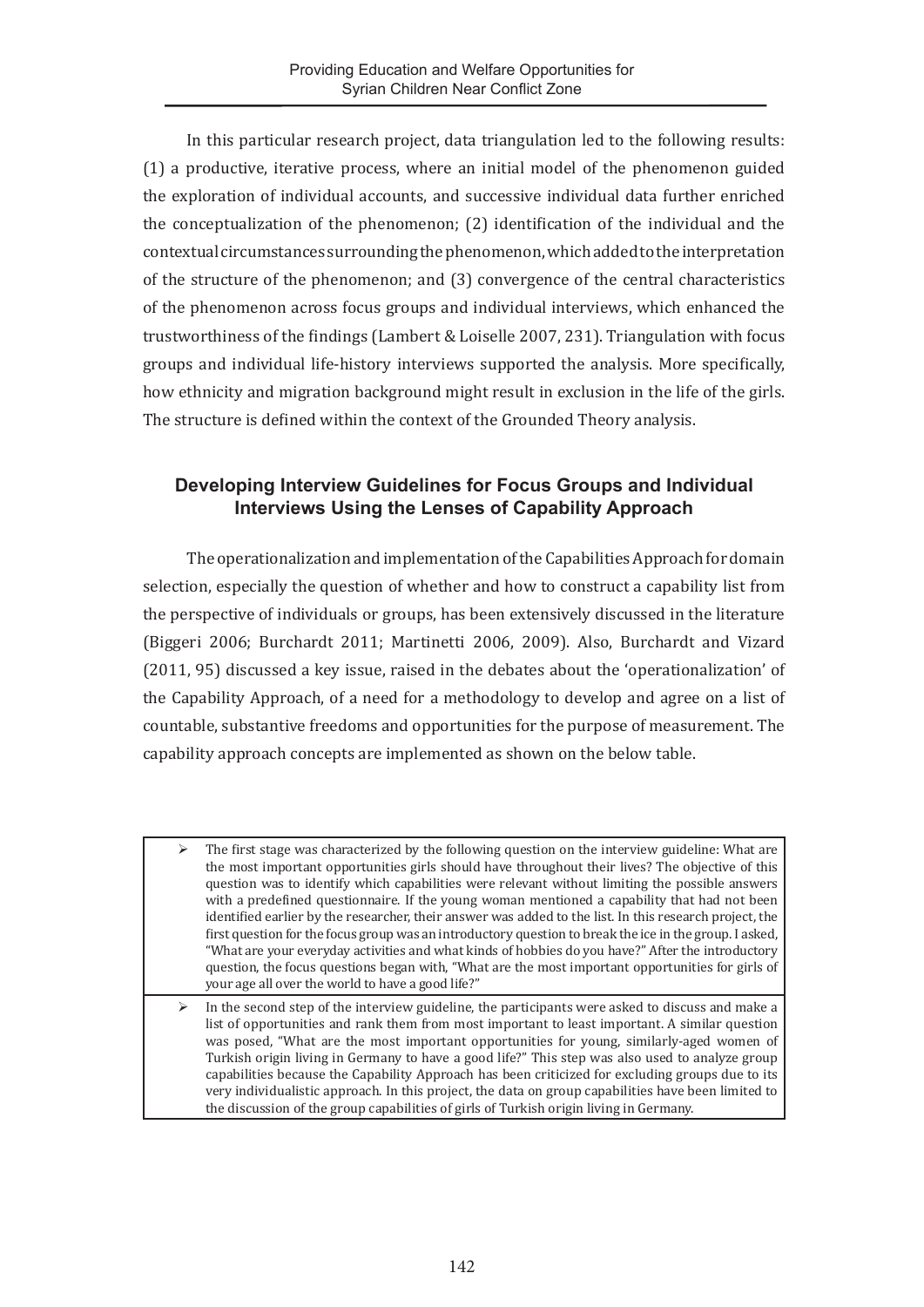| ➤                     | In the third stage of the interview guideline, the girls were asked about the actual functioning<br>achieved, which involved drawing on personal experiences. This step was implemented to<br>ascertain whether they had the opportunity for a good life or a good school education in two<br>different sections. The participants were asked, "Do you have opportunities?" They then listed<br>valuable opportunities in their lives. The same question was repeated for school education in<br>the second part of the interview guideline. In addition, I rephrased the question to allow detailed<br>discussion during the individual life-history methodology.                                                                                                                                                                                                                                                                                                                                                                                                                                                                                                                                                                                                            |
|-----------------------|-------------------------------------------------------------------------------------------------------------------------------------------------------------------------------------------------------------------------------------------------------------------------------------------------------------------------------------------------------------------------------------------------------------------------------------------------------------------------------------------------------------------------------------------------------------------------------------------------------------------------------------------------------------------------------------------------------------------------------------------------------------------------------------------------------------------------------------------------------------------------------------------------------------------------------------------------------------------------------------------------------------------------------------------------------------------------------------------------------------------------------------------------------------------------------------------------------------------------------------------------------------------------------|
| $\blacktriangleright$ | In the fourth stage, the girls were asked about the relevance of each specific capability/dimension for<br>girls in general, i.e. the broader community. An individual capability set, achievable functionings at<br>the personal level, may be limited for children who are vulnerable because it could be influenced by<br>adoptive preferences in which people normalize limitations and deprivation after a certain period<br>of time. The data of this research project has been limited to identifying and discussing adoptive<br>preferences. In the interview guideline, this question was asked: In your opinion, how important/<br>unimportant is it to be able to have opportunities as a member of the group you listed, for<br>example, of your age and background? According to Bigger and Libanora (2011), the aim of this<br>question is to measure the relevance of each capability dimension for the whole group. Also, in<br>this research project we asked the question, "What are the opportunities to have a good life and<br>a good school education for girls with a German background?" This was asked to identify the<br>adoptive preferences of each participant. The data on adoptive preferences has been limited for<br>a substantial analysis. |
| ➤                     | In the final stage, the girls were asked if they wished to add any other dimensions of well-being<br>to the study. In order to obtain a partial ordering, the researcher asked the girls about their<br>preferences. This question was posed as, "Among the aspects we have discussed, could you tell<br>me which are the five most important opportunities a young woman should have during her<br>lifetime?" This phase aimed to identify the most relevant capabilities for the group. After finishing<br>the interviews, it was possible to draw a list of relevant capabilities which had been defined by<br>the girls themselves and legitimized by the group (settings specific to prior vote rules). The level<br>of achieved functionings was pointed out, at both the individual and aggregated level, under some<br>assumptions and the first prioritization of the dimensions of well-being was achieved. In this<br>particular research project, participants prepared a list of their functionings and ranked them in<br>order, from the most achievable to the least achievable.                                                                                                                                                                               |
| ➤                     | After following the above-mentioned procedures, the following question was presented as the final<br>question in the interview guideline: What are the limitations and obstacles girls experience, and are<br>forced to confront, at school and in society? In addition, to be able to achieve an in-depth analysis of<br>social vulnerability and inequality during the individual life-history interviews, we asked, "What do<br>you think makes you disadvantaged and unequal in the school and society?" To be able to analyze<br>agency, participants were asked, "How do you remove these obstacles and limitations in order to<br>have a good life and a good school education in Germany?" Finally, to analyze their aspirations, they<br>were asked, "Imagine your 18th birthday/what are you planning to do in the next 2-3 years?"                                                                                                                                                                                                                                                                                                                                                                                                                                 |

*Table 2: Implementing the Capability Approach in Developing Interview Guidelines.*

### **Sampling the Participants**

In Germany, letters were sent to schools in various cities (such as Bielefeld, Gütersloh, Dortmund, Duisburg, and Düsseldorf) which had pupils of immigrant origin to the school administration, teachers, and parents. The letters requested the schools to gather girls who would like to participate in the research project, which was described in the letter. I made an agreement with a contact from each school that each group would consist of five to eight participants of the same age group. Girls who volunteered to participate in the research brought a signed letter from their parents. Girls, who were over 18 years old, registered their names and contact details to be invited for the interview. Participation in the research was not an issue because many girls volunteered to participate. The only selection criteria stated in the invitation letter was that the interviews would only be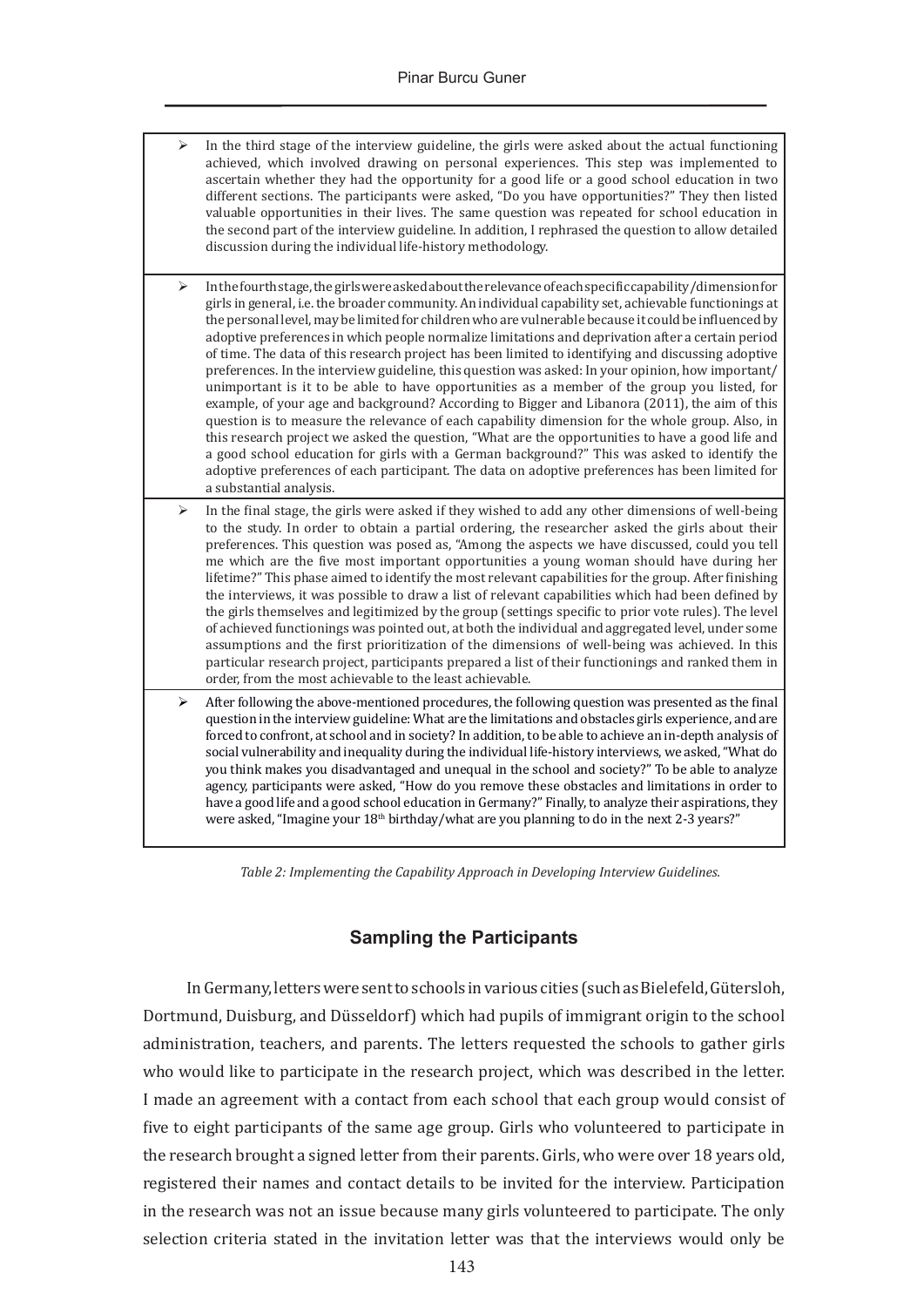conducted with girls of Turkish origin. Finally, 42 girls, aged from 13 to 21 years old have participated in the research.

# **Socio-Economic Background of the Participants**

The main goal of the survey was to analyze the socio-economic status of the girls in order to identify external factors of social vulnerability that may differ from those available to a homogeneous group of a sub-community, i.e., Turkish immigrants, in Germany. The reported study focused only on examining the 'good life' opportunities of girls who are part of the Turkish immigrant community in Germany.

| Country of<br><b>Birth</b>          | All participants were born in Germany                                                                                                                                                                                                                                                                                                                                                                                                                                                         |
|-------------------------------------|-----------------------------------------------------------------------------------------------------------------------------------------------------------------------------------------------------------------------------------------------------------------------------------------------------------------------------------------------------------------------------------------------------------------------------------------------------------------------------------------------|
| Number of<br>Siblings               | All participants had at least one sibling and a maximum<br>of three siblings.                                                                                                                                                                                                                                                                                                                                                                                                                 |
| Citizenship                         | 70% were dual citizens and 30% of participants had<br>dual citizenships and had to decide which citizenship<br>to obtain when they were 18 to 23 years old. They all<br>wrote they would choose to be solely German citizens.                                                                                                                                                                                                                                                                 |
| <b>Birth Place of Parents</b>       | • 60% of participants had two Turkish-born parents.<br>Only 1% of participants had two German-born parents.<br>• 39% of participants had one parent who was born in<br>Germany.                                                                                                                                                                                                                                                                                                               |
| Country of<br>Parents'<br>Education | • 60% of participants answered that their parents were<br>educated in both Germany and Turkey.<br>• 40% had parents that were only educated in Turkey.<br>• The 'only educated in Turkey' group was dominated<br>by mothers who were never educated in Germany.<br>Generally, mothers came to Germany through marriage<br>as participants highlighted in their written answers.                                                                                                               |
| Parents'<br>Education<br>Level      | • Only 1% of participants had parents who were literate<br>but had not been in formal education.<br>• 99% of parents had a formal school education, ranging<br>from elementary education to obtaining a vocational<br>high school diploma.<br>" None of the girls had parents who participated in<br>higher education. The questionnaire included labels<br>both from Turkish and German education systems, but<br>many parents were educated in Turkey and later had<br>training in Germany. |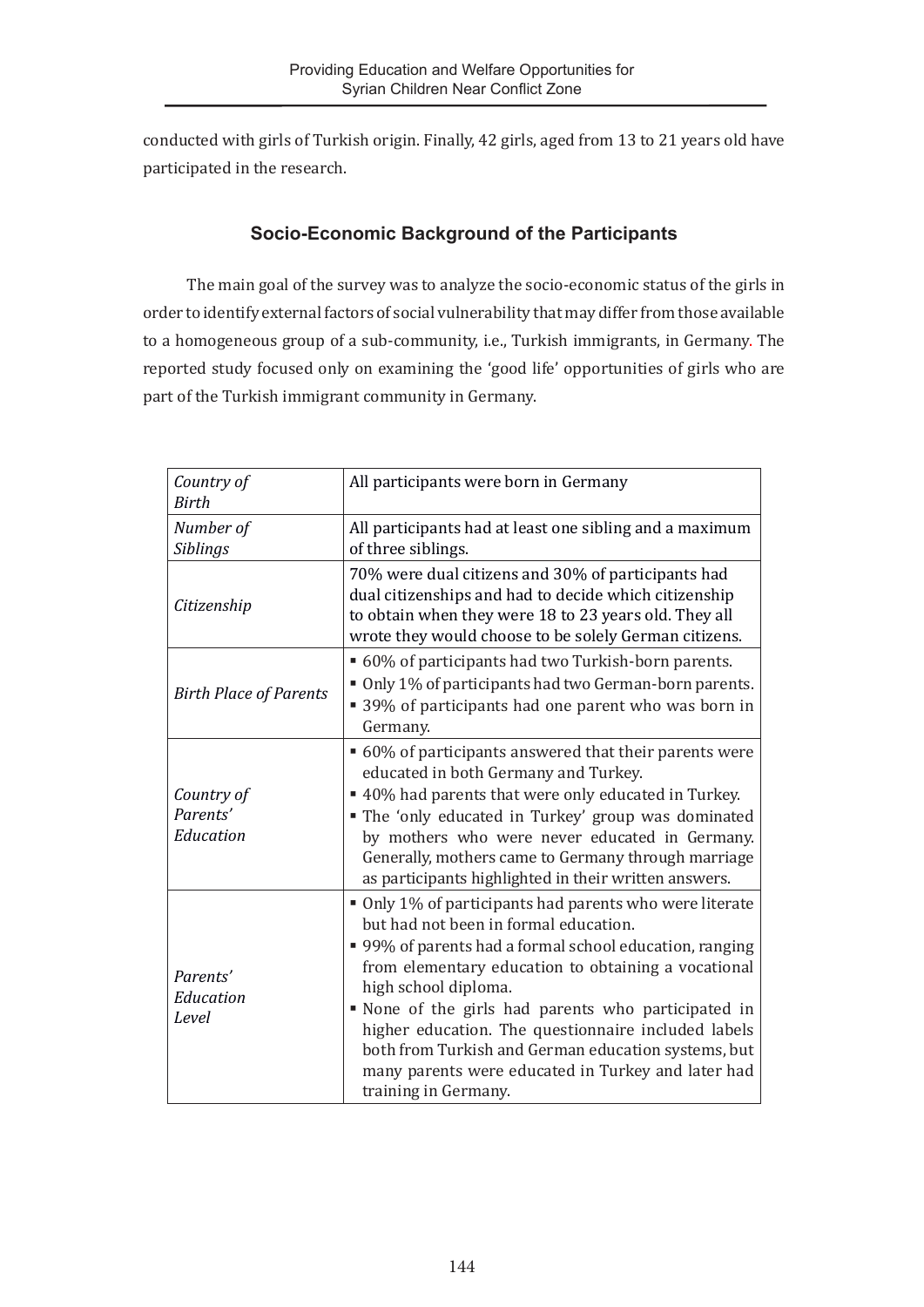| Mother Tongue and<br>Home<br>Language | • All participants identified their mother tongue as<br>Turkish.<br>• 70% of the participants spoke Turkish and German at<br>home. Participants generally spoke German with their<br>siblings and friends. Turkish was mostly spoken with<br>parents.<br>Only 30% of participants spoke Turkish at home with<br>their siblings.<br>" Participants stated that the main reason for speaking<br>only Turkish with parents and siblings at home was<br>to improve their Turkish language skills, as they had<br>no other chance to speak Turkish. The second reason<br>participants gave for only speaking Turkish at home<br>was the lack of German language skills of their mothers. |
|---------------------------------------|-------------------------------------------------------------------------------------------------------------------------------------------------------------------------------------------------------------------------------------------------------------------------------------------------------------------------------------------------------------------------------------------------------------------------------------------------------------------------------------------------------------------------------------------------------------------------------------------------------------------------------------------------------------------------------------|
| Parents' Employment<br><b>Status</b>  | • 60% of the participants had a father who had a full-<br>time job with a minimum of 35 hours per week.<br>■ 20% of fathers were unemployed.<br>■ 20% of fathers were working part-time, less than 15<br>hours per week.<br>• 60% of participants had mothers working part-time, a<br>minimum of 15 hours or more.<br>" 20% of participants had a full-time working mother,<br>35 hours or more per week.<br>" 20% of participants had mothers who<br>were<br>housewives.                                                                                                                                                                                                           |
| <b>Materials</b>                      | • Materially, participants were fairly well equipped. A high<br>number of them had the following, at home or in their<br>rooms: books, games, a CD-player, a TV, a computer, a<br>play-station, and/or a Gameboy. Most frequently, their<br>free time was spent listening to music, joining a sports<br>team, internet surfing, reading books and magazines,<br>meeting with friends and doing activities with their<br>families.<br>■ 90% of participants had 25-100 books at home and<br>10% had 1-24 books at home.                                                                                                                                                              |
| Home<br><b>Situation</b>              | • 95% of participants shared a room with their same-<br>sex siblings.<br>" All participants had at least one older or younger<br>sibling. - 90% of participants were one of three<br>children.<br>• 5% of participants had one sibling and the other 5%<br>had more than two siblings.<br>" Families consisted only of children and parents. There<br>were no parents who were divorced or separated.                                                                                                                                                                                                                                                                               |
| <b>Free Time</b>                      | • All participants spent their free time with friends and<br>family. They enjoyed surfing the internet, reading<br>books and magazines, playing computer games,<br>shopping, going to see movies and watching TV.                                                                                                                                                                                                                                                                                                                                                                                                                                                                   |

 *Table 3: Survey Results of the Socio-economic Questionnaire.*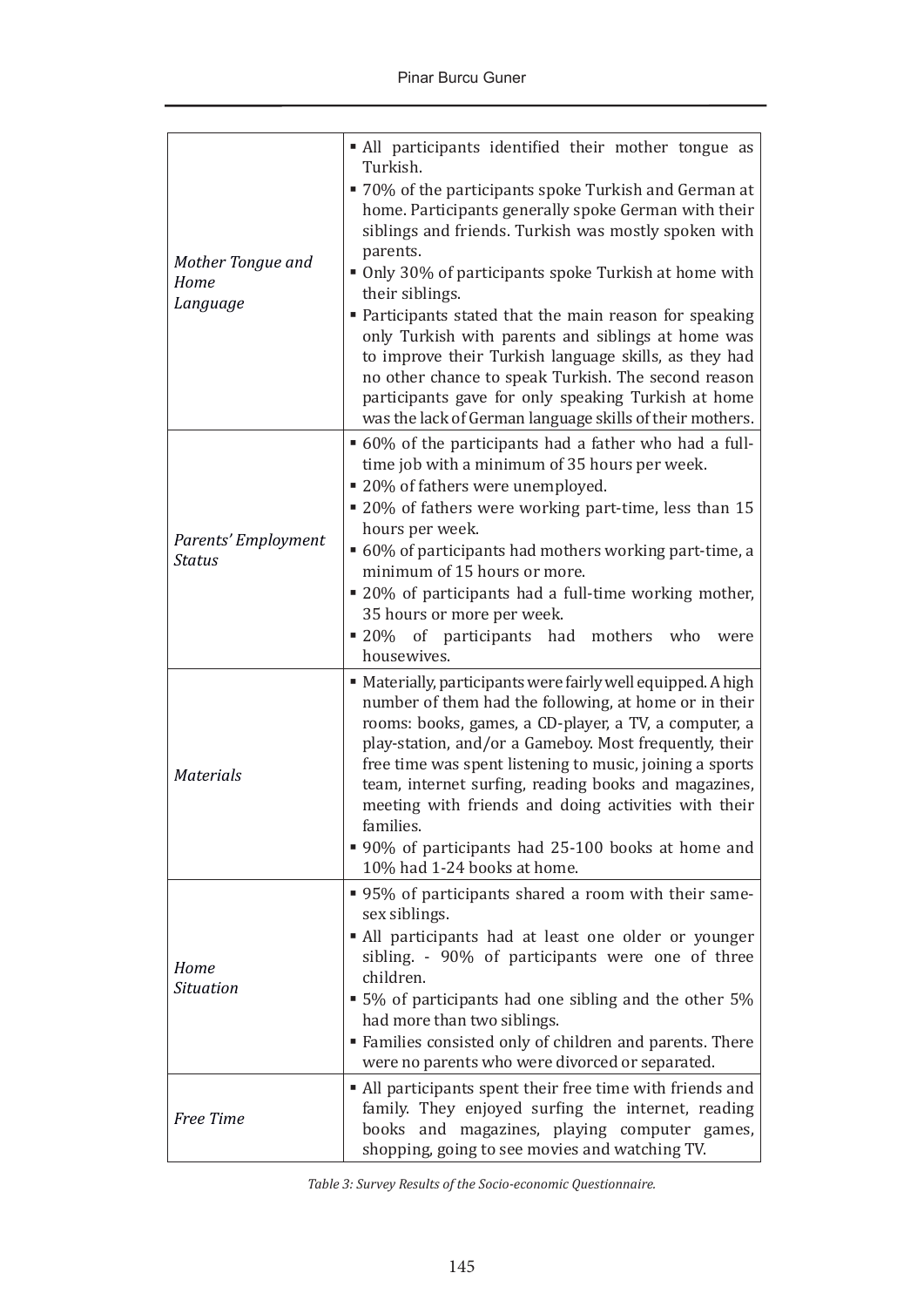### **Analytical Procedure: Grounded Theory Methodology**

The Grounded Theory analysis starts with the initial step of open coding. Categories that will be developed during open coding related to: which phenomenon the actions and interactions related to; conditions that led to the occurrence of the phenomenon, the context of the investigated phenomenon; other aspects that influenced the phenomenon because researchers are advised to identify types of phenomena; context; casual intervening conditions; and consequences which are relevant for the categories (Kelle 2010).

After several rounds of open coding, the remaining codes and their properties will be gathered to explore what the main category should be. This phase will be 'focus coding'. Focused coding means using the most significant and/or frequent codes, obtained during the open coding process, to sift through a large amount of data (Charmaz 2016). In this phase, the researcher will investigate the data critically to focus on the emerging concepts (Charmaz 2016). Also, the researcher will define the meanings of the concepts and as a result will be able to explain the data in-depth. The figure below is illustrating sampling phases at the Grounded Theory Methodology.



*Figure 1: Initial purposeful sampling*

The final stage is the 'Theoretical Phase'. For this stage, the data will be analyzed from an abstract perspective. Theoretical codes are advanced abstractions that provide a framework for enhancing the explanatory power of the storyline and its potential as theory (Birks & Mills 2015). Theoretical codes specify possible relationships between categories developed during the focused coding stage (Charmaz 2016, 63), this phase can be considered as the saturation process. Theoretical saturation is used by Glaser and Strauss (1967) to define the criterion for when to stop theoretically sampling and the data pertinent to a category. Theoretical saturation will be a crucial phase for the researcher to think about building the abstract conceptualization of the data. During this phase, new codes will be found to build a meaningful category which would assist answering the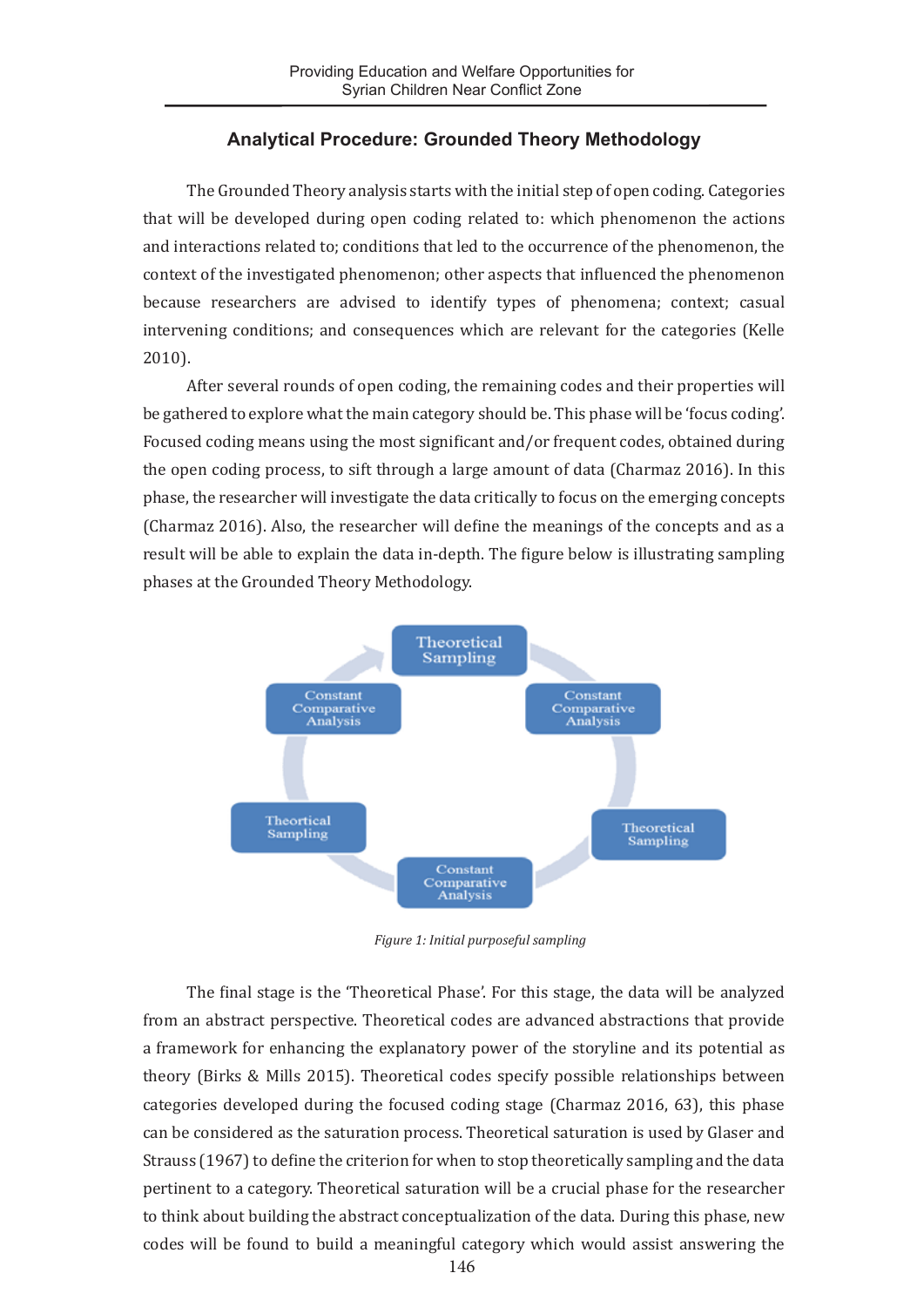research questions. Also, in this stage, the researcher will be included in all properties of the categories, sub-categories, and categories for a distinct integration. As a result, the following figure is illustrating the process of Grounded Theory analysis described above.



*Figure 2: Grounded Theory Process Used for Data Analysis*

### **Findings**

Also, the findings reveal that informal education opportunities could encourage girls to overcome their limits to achieve better educational opportunities. Mainly, the girls emphasized that their free time activities involved sports and spending time with their families and friends. The participants also highlighted there were not many activities in their neighborhood nor were they well informed about these activities. When their teachers offered them free time activities, they engaged in these activities. In the following quotes, Ayse emphasized that she did not find a place for herself after school. The reason for this lack of integration could be that girls are not able to find activities that are culturally relevant, or that the activities offered might be inconvenient. Extra-curricular activities could be a crucial way for girls to find valuable activities and to enhance their educational process outside of school education.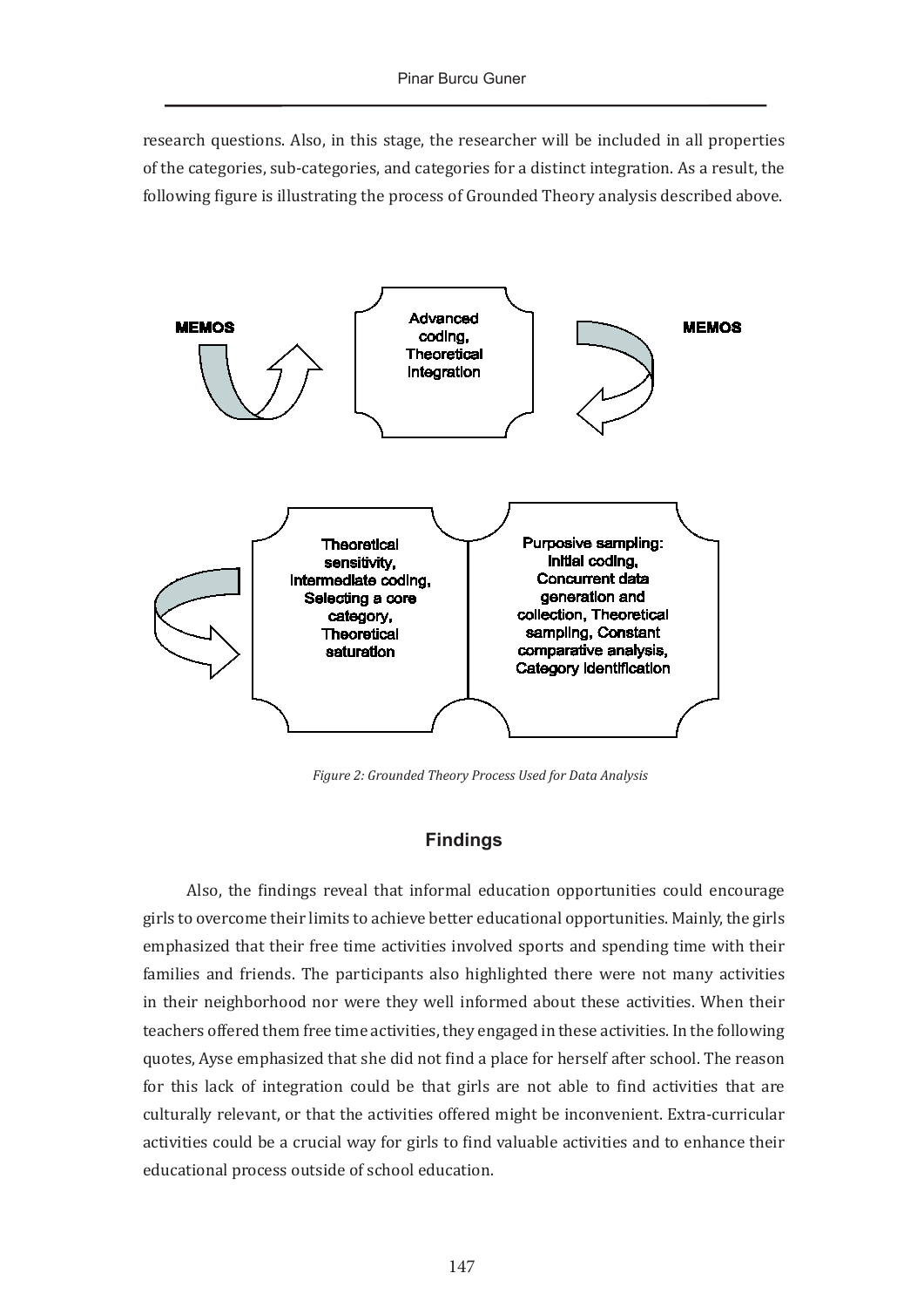Ayşe: There are not many places to go in Germany.

Interviewer: Are there any youth activities you can take part in? Can you participate in those?

Ayça: I didn't participate before. I participated once. I didn't go recently. For instance, during our summer vacation, our teacher gave us a brochure, for a place near Rheine, the old town. The place is called Heinrich Heine-Allee. They do sports, athletics, so we could join. It was offered like that, for those who could go.

Interviewer: Do you go to places where there are Germans and people from other countries?

Ayça: Yes of course, as we live in Germany, we definitely go.

The girls highlighted that mosque-related activities were the only activities they were attending. These activities were not what girls preferred to attend in the beginning. Also, girls did not find these activities relevant to their needs. The grounded concept could be a lack of public space that supports young peoples' educational process.

Interviewer: What else do you do? Do you attend activities at Turkish associations or mosques?

Girls: Yes, we do ((with a high tone of voice)).

Cemre: My mother took me by force (laughter)).

Ceren: My mother also took me there but later it was good, fun. It was a good time with friends.

Ayça: We were going to the mosque, we were learning every Saturday, we were doing theater, we played. When I participated for the first time that happened. Since then, after me, my small cousins went to sing carols.

Young people in urban areas met with obstacles to approaching social activities. Free time activities would also positively influence girls' education and life achievements. Girls would benefit from extra-curricular activities as they would enhance their educational opportunities to build a meaningful life in Germany.

Elif: How can I say here, they don't do things for people of our age, they don't offer anything. For example, in Turkey there are cafés for young people, here in Menge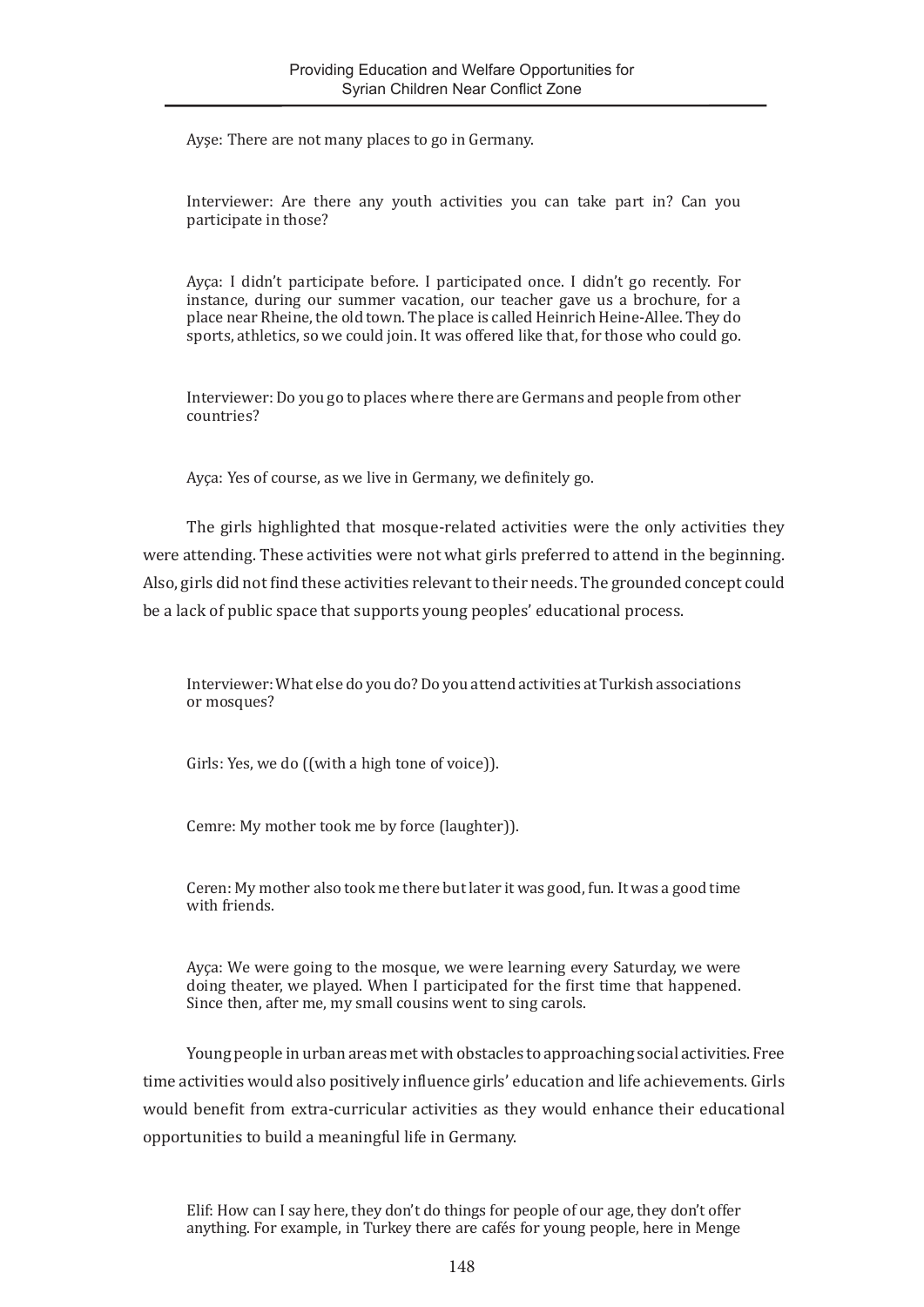(the name of neighborhood where this young lady is living), there is only one café where young people go. There are only grandmothers there, only old people going there (laughs).

Demet: My mother brings brochures. We look for summer offers and such. I am always looking. It is always for little children or, for example, theaters for older people.

As a result, girls need various types of support to organize their lives in order to approach their educational goals, improve their lives, raise their voices and live the good life they value. School education should incorporate informal education possibilities to enhance opportunities for girls.

In various focus groups and individual interviews, the girls highlighted that they have friends of every origin but they mainly get along better with their Turkish peers. Their choice of friendship was also strongly linked to their belonging and identity and how they positioned themselves in Germany. In the following quotes, the girls discussed why they preferred to be friends with young people of Turkish origin.

Deniz: I have more Turkish friends.

Interviewer: Who you spend time with? The Turks? Why?

Deniz: They feel close to you.

Nil: We understand each other easily. We understand each other better, we have a similar culture. I, for example, would never go out with a German girl. Even if I say, Germans are better than Turks, on the other side they cannot be better than us.

The participants felt mostly that they are part of Turkish culture, even when they accept Germany as a culturally diverse country and enjoy taking part in other activities with people of different origins. The girls still preferred occasions when there were other Turks because they thought the Turks were friendlier and warmer than people of other origins. This could be due to them not having encountered or not becoming acquainted with young people of other origins in Germany.

Ceren: The atmosphere is different when there are Turks.

Ayça: It is different though. It is interesting to be in places with people coming from different places, but from the same country.

Ayşe: As we are Turks, blood is attracting (she uses an expression) ((laughter)).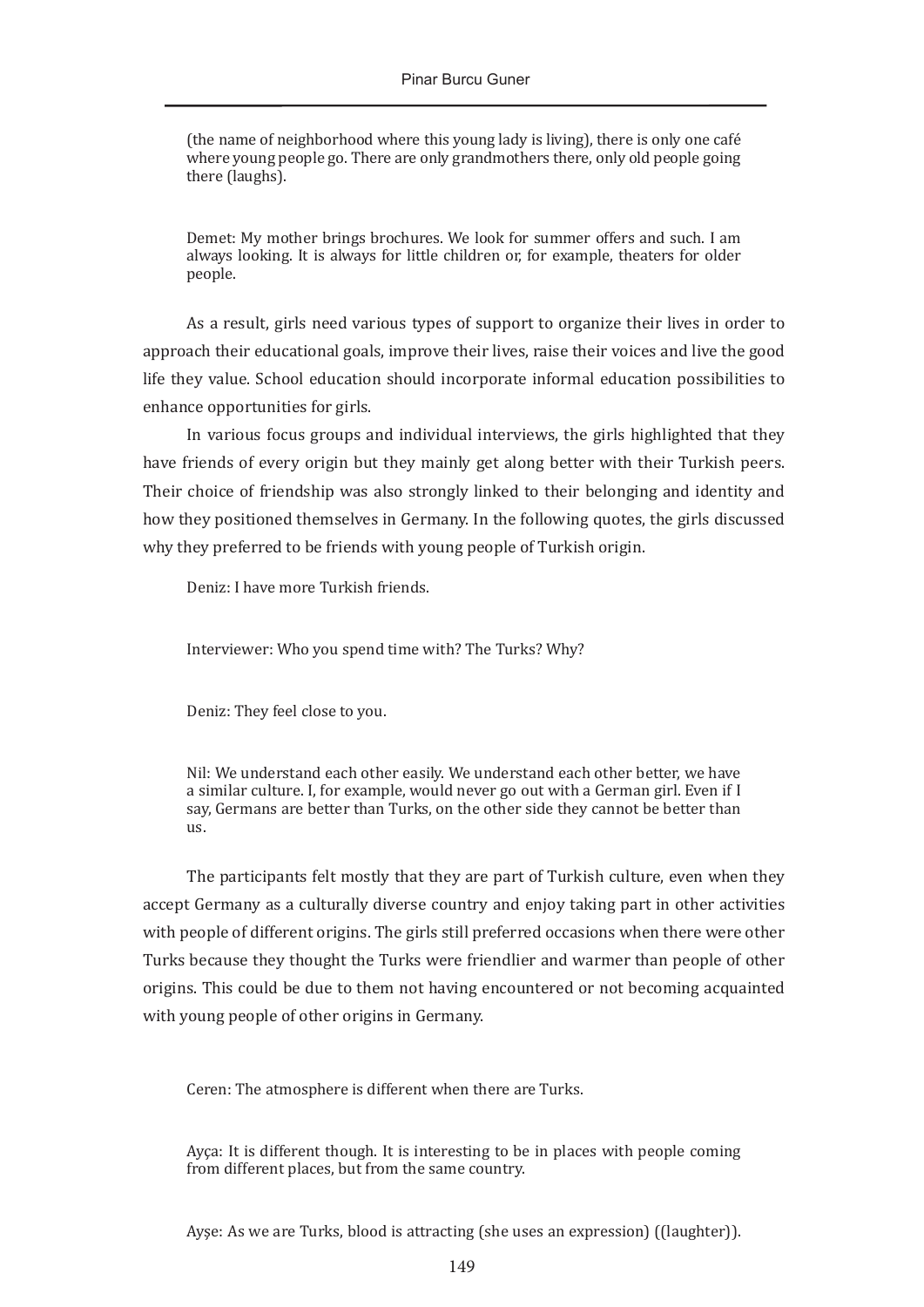I feel closer to them, it's easier to get along, I like it, seeing a person from the same country is nice. I think the atmosphere is nice when there are people from different places but from the same country.

The following quotes revealed that the participants were interested in remaining together with people from their background. The girls should have ties and belong to cultural, religious and ethnic-oriented organizations to sustain one side of their identity to find a balance in Germany.

Ayşe: As we are together with Turks.

Ceren: The atmosphere is warm.

Interviewer: Was it important to have Turks?

Ayça: A person understands her own people well.

Interviewer: If Germans, Russians, and Polish people come there?

Ceren: They act colder, once you see Turks.

In the neighborhoods where the data was collected, there was a lack of collaboration between the school and other social welfare institutes to support these young people. The schools offered limited options for them. In the data, it is shown that youth participation, belonging and identity development and informal education opportunities are vital. The quotes above revealed a need for multiculturalism to enhance their well-being in the German society. To sum-up the interpretation of the findings, the girls highlighted their desire to live in a society where different identities and diversities were valued and accepted as a part of society. Gathering the voices of the girls in the various quotes, the girls desired to live in a multicultural society where they were part of the mainstream culture in harmony.

### **Discussion**

The data reveals that girls from migrant origin discuss importance of inclusion and integration. We argue that school has an important role for girls from migrant origin to fulfill this aim. Schools are a sphere to gather children and youth from different origins to be included and integrated to the larger society as the future citizens of societies. We would like to frame this argument with the Capability Approach theory perspective: Biggeri`s et al. (2006) operationalization and implementation of the Capabilities Approach concepts comprise core processes of thinking, reflecting and participating; this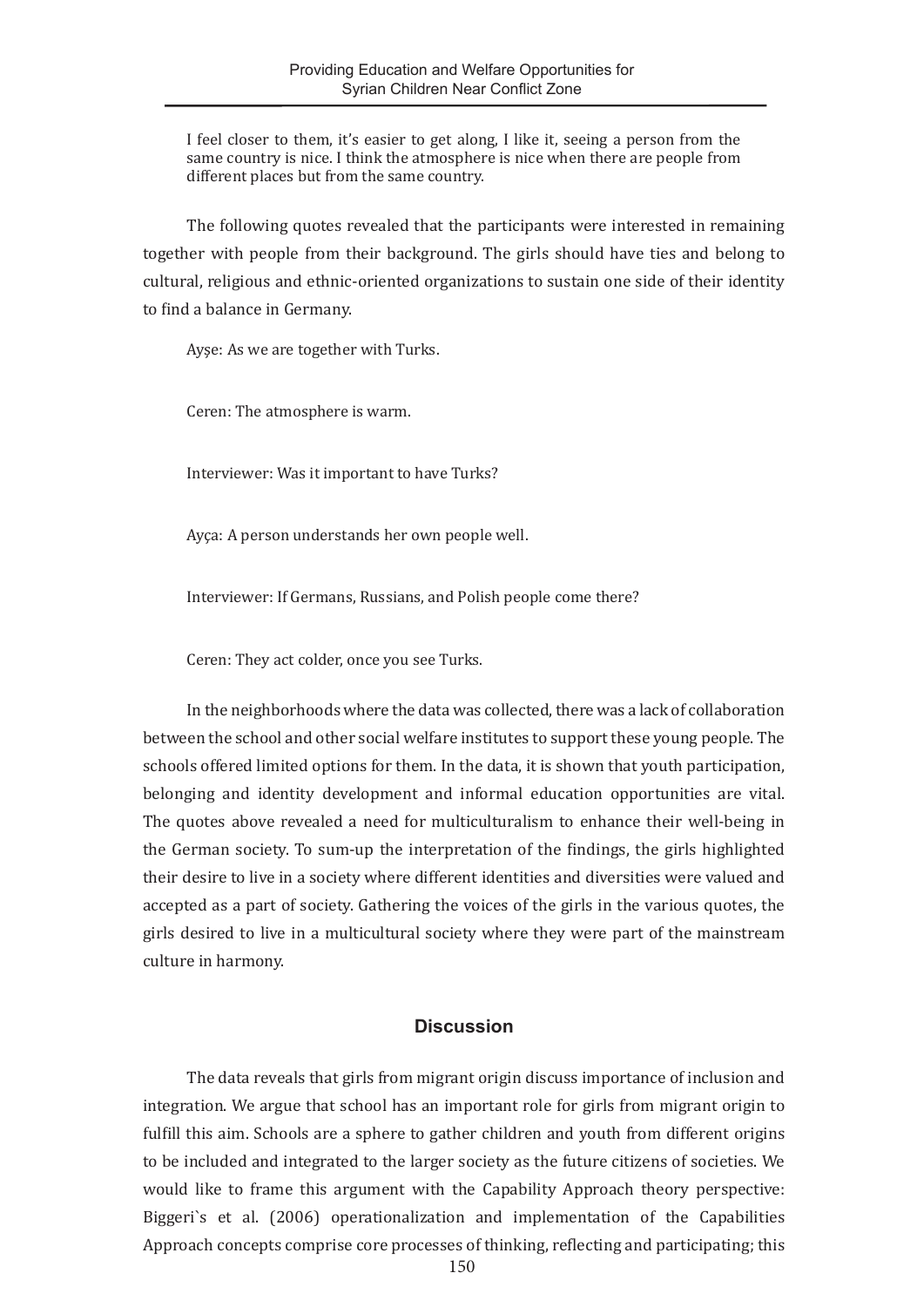can support stakeholders' attempts to identify the fundamental dimensions of well-being. These are active processes of (self-) reflection that help youth to conceptualize both their own capabilities and also those of all youth in the local context. This enables the evaluation and potential for capability expansion or reduction. Evolving capabilities starts from an initial set of functionings already achieved by the young person and depends on the processes of resource conversion that depend on how different institutions, norms and cultures constrain or empower, further shaping the formation of new functionings and capabilities. The child`s capability set, the freedom to realize potential valued and achievable functionings, depends therefore on such resources, constraints and opportunities, and the individual's own abilities.

The conceptualization of capabilities is a major step in the process of their operationalization and eventual translation into practice and pedagogy. Alongside this is the matter of measurement. As Comim et al. argue, the methodology of conventional quantitative measures and metrics is inappropriate at this stage of development of the model. "Measurement in social sciences is usually identified with a narrowness of understanding about the application of concepts and theories. Quite often it involves dismissal of important qualitative information, such as what is important, good, or morally obligatory, focusing sometimes exclusively on quantitative information" (Comim et al. 2008, 158). What is required therefore, is the development of tools for research and evaluation which effectively capture the full breadth of the concepts and enable understanding of the processes involved in the exercise of capabilities and functionings, in their development in the individual, and in the societal and cultural contexts that facilitate those processes and that development. This involves a range of methods both quantitative and qualitative, and drawing upon the disciplines that between them address individual, social and cultural processes; psychology, sociology, anthropology, economic development, cultural studies, political science, education and philosophy. The workshop will bring together a relevant range of expertise to lay the foundations for the epistemological, methodological and theoretical questions needed for the next steps in operationalizing the Capability Approach Theory for education. The Capability Approach Theory is currently used in multiple disciplines from philosophy to economics, psychology, gender studies, environmental studies and education sciences. We propose five main themes to frame the inclusion of girls from migrant origin in order to conceptualize how to plan school education particularly focusing on inclusion of girls from migrant origin.

• What methodologies are appropriate and useful to engage with the identity,

<sup>•</sup> What do we know about migrant girls: identity, areas of discriminatory and deprivation experience, cultural tensions and discourses?

<sup>•</sup> Which capabilities appear to be most relevant to the vulnerabilities of migrant origin girls; and what kinds of elaboration and definition are necessary to be able to operationalize them for educational policy and practice, and for research underpinning these.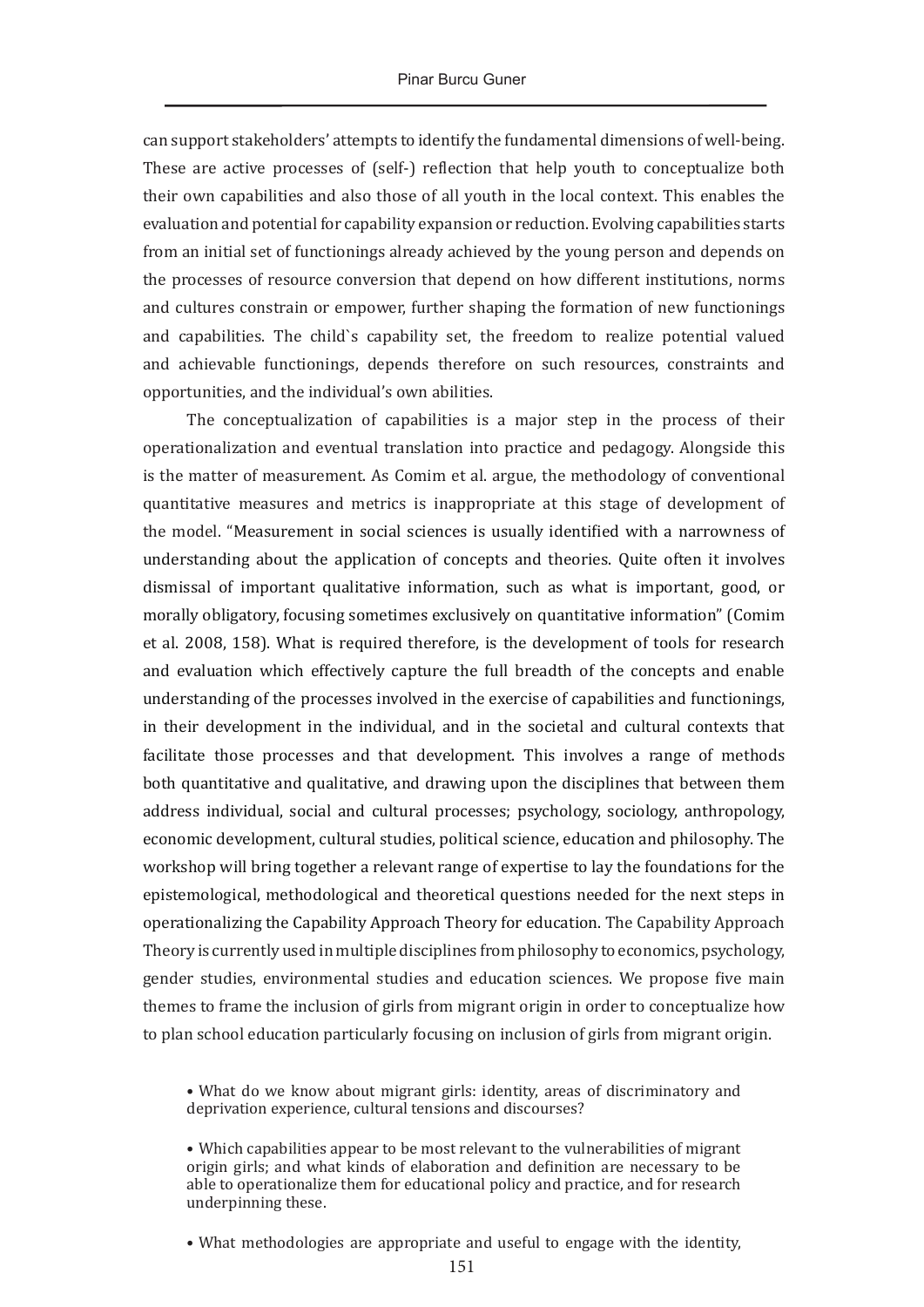discourse, historical and cultural factors that need to be addressed in order both to understand capabilities and vulnerabilities and to develop strategies to challenge them.

• What are issues around cultural variation and diversity, including the possible difference in meaning of a capability, or of ways to foster it, according to cultural norms.

To conclude: What questions are likely to be raised from the above about not only what, but how, might relevant capabilities be operationalized for implementation in education of girls from migrant background. This would be a consolidation of the foregoing discussions involving all participants with a view to eventually formulate a foundational agenda.

#### **Acknowledgements**

I would like to thank Prof. Dr. Helen Haste for her support in writing this article. I would also like to thank the Bielefeld Young Researcher`s Fund for their postdoctoral grant.

### **References**

- Auernheimer G. 2005. "The German Education System: Dysfunctional for an Immigration Society," *European Education* 37(4):75–89.
- Bos W., Lankes E. M., Prenzel M., Schwippert K., Valtin R., & Walther G. 2007. "Erste Ergebnisse aus IGLU: Schülerleistungen am Ende der vierten Jahrgangsstufe im internationalen Vergleich", *Sozialwissenschaftlicher Fachinformationsdienst soFid, Bildungsforschung* 1:9–46
- Biggeri M., Libanora R., Mariani S., & Menchini L. 2006. "Children Conceptualizing Their Capabilities: Results of a Survey Conducted During the First Children's World Congress on Child Labor," *Journal of Human Development* 7(1):59–83.
- Birks M. & Mills J. 2015. *Grounded Theory: A Practical Guide*. London: Sage.
- Burchardt T. & Vizard P. 2011. "Operationalizing the Capability Approach as a Basis for Equality and Human Rights Monitoring in Twenty‐first‐century Britain," *Journal of Human Development and Capabilities* 12(1):91–119.
- Celikaksoy A. & Wadensjo E. 2016. "Mapping Experiences and Research about Unaccompanied Refugee Minors in Sweden and other Countries," *Discussion Paper* no. 10143, Bonn.
- Charmaz K. 2017. "The Power of Constructivist Grounded Theory for Critical Inquiry," *Qualitative Inquiry 23*(1):34–45.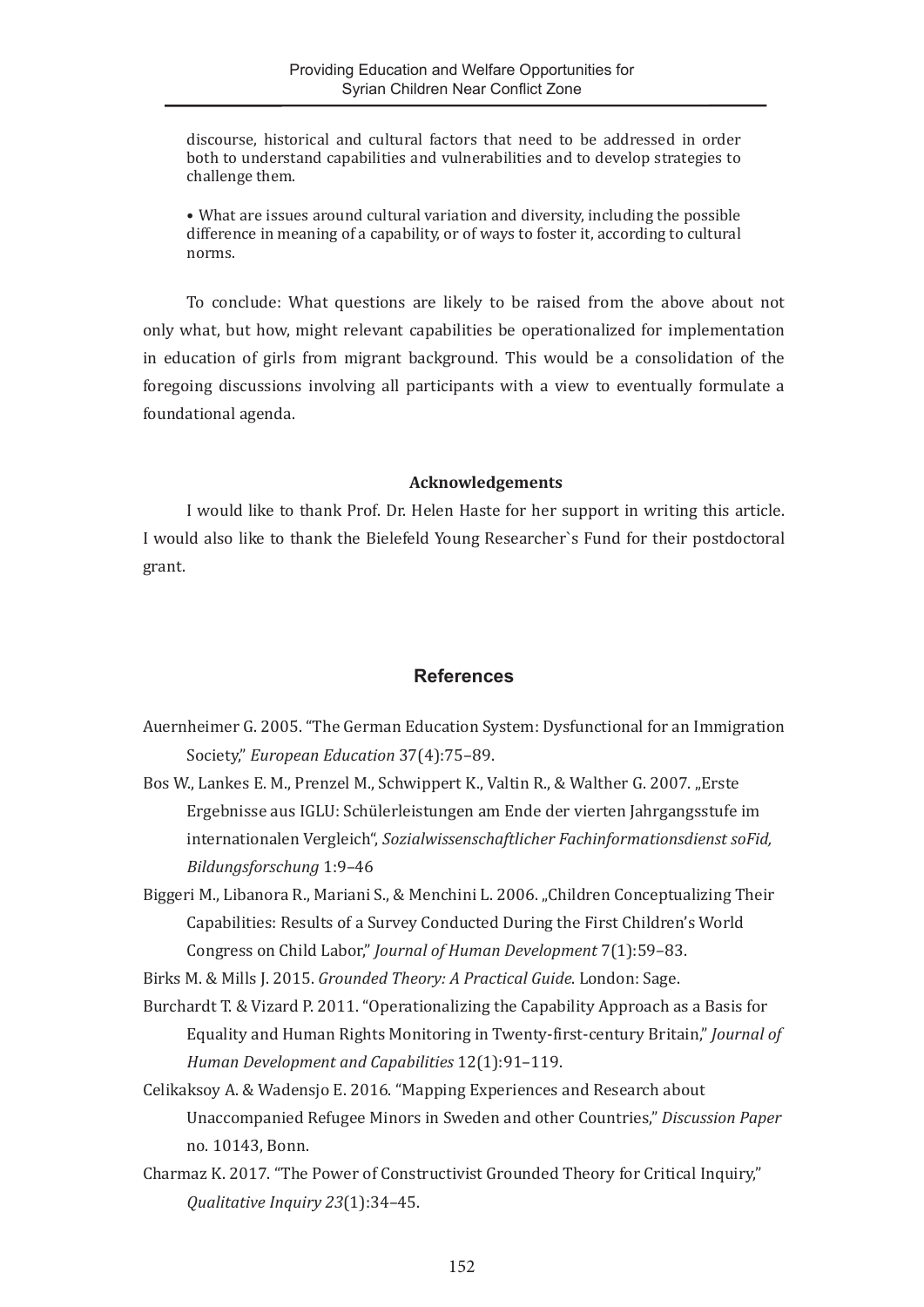Comim F., Qizilbash M., & Alkire S. (Eds.) 2008. *The Capability Approach: Concepts, Measures and Applications*. Cambridge: Cambridge University Press.

Deane S. 2016. "Syria's Lost Generation: Refugee Education Provision and Societal Security in an Ongoing Conflict Emergency," *IDS Bulletin Transforming Development Knowledge* 47(3), URL: [https://bulletin.ids.ac.uk/index.php/idsbo/](https://bulletin.ids.ac.uk/index.php/idsbo/article/view/2729/HTML) [article/view/2729/HTML](https://bulletin.ids.ac.uk/index.php/idsbo/article/view/2729/HTML) (last acccessed on June 2, 2020).

Flick U. 2014. *An Introduction to Qualitative Research.* London, England: Sage.

- Glaser B. G. & Strauss A. 1967. *The Discovery of Grounded Theory: Strategies for Qualitative Research*. London: Weidenfeld & Nicolson.
- Gomolla M. & Radtke F. O. 2000. "Mechanismen institutionalisierter Diskriminierung in der Schule," in I. Gogolin & B. Nauck (Eds.), *Migration, gesellschaftliche Differenzierung und Bildung* (pp. 321–341). Wiesbaden: VS Verlag für Sozialwissenschaften.
- Hammick M. 1996. *Managing the Ethical Process in Research*. Dinton, UK: Quay Books, Mark Allen Publishing Ltd.
- Hovestadt G. 2003. *Wie setzen die Bundesländer den Bildungsauftrag der Kindertageseinrichtungen um. Vom Gesetz zur Praxis*. Eine Studie im Auftrag der Max-Träger Stiftung, Rheine.

Jugendstudie 2015. Jugend 2015. Frankfurt am Main.

- Kelle U. 2010. "The Development of Categories: Different Approaches to Grounded Theory," *The Sage Handbook of Grounded Theory* 2:191–213.
- Kornmann R. 2006. "Entwicklungstheoretische Grundlagen für eine diagnostisch gestützte individualisierende pädagogische Förderung 4- bis 8-Jähriger", *Beiträge zur Lehrerinnen-und Lehrerbildung* 24(2):183–191.
- Kirsten C. 2006. "Ethnische Diskriminierung im deutschen Schulsystem? Theoretische Überlegungen und empirische Ergebnisse," No. SP IV 2006-601. WZB Discussion Paper.
- Lambert S. D. & Loiselle C. G. 2007. "Health Information-Seeking Behavior," *Qualitative Health Research* 17(8):1006–1019.
- Martinetti E. C. 2006. "Capability Approach and Fuzzy Set Theory: Description, Aggregation, and Inference Issues," in A. Lemmi & G. Betti (Eds.), *The Fuzzy Set Approach to Multidimensional Poverty Measurement* (pp. 93–113). Boston, MA: Springer.
- Martinetti E. C., Egdell V., Hollywood E., & McQuaid R. 2015. "Operationalization of the Capability Approach," in H.-U. Otto et al. (Eds.), *Facing Trajectories from School to Work: Towards a Capability-friendly Youth Policy in Europe* (pp. 115–139). Cham: Springer.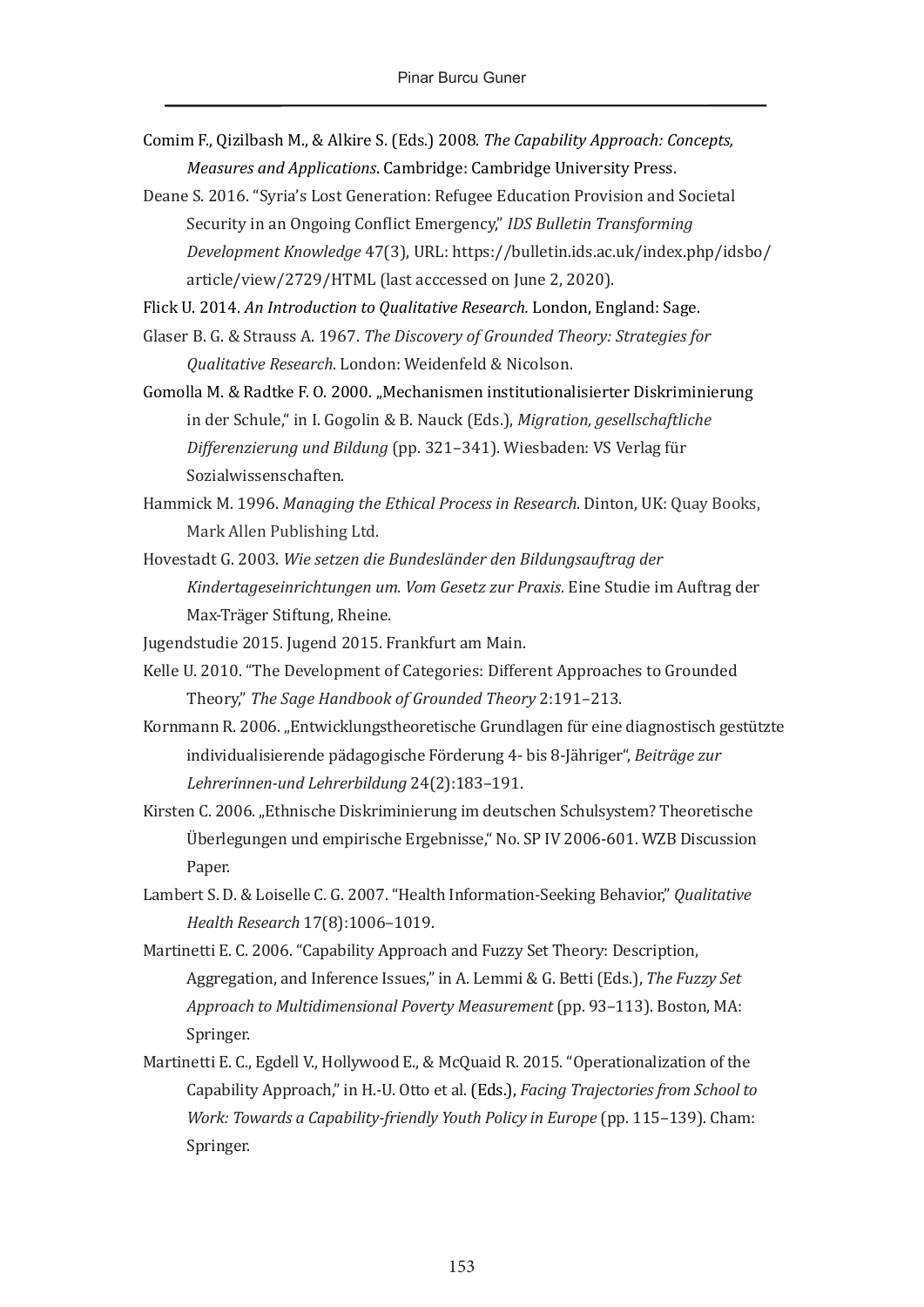Organization for Economic Co-operation and Development (OECD). 2016. Country Note Germany. Programme for International Student Assessment (PISA) Results from PISA 2015. Paris: OECD. Retrieved on 2 February 2017 from http://www.oecd.org/ pisa/ pisa-2015-Germany.pdf

Organization for Economic Co-operation and Development (OECD). 2017. Better Life index. Retrieved 2 February 2017 from www.oecdbetterlifeindex.org

- Klasen S. & Schüler D. 2011. "Reforming the Gender-related Development Index and the Gender Empowerment Measure: Implementing Some Specific Proposals," *Feminist Economics* 17(1):1–30. DOI:10.1080/13545701.2010.541860.
- Lasse N. & Axelsen D. V. 2017. "Capabilitarian Sufficiency: Capabilities and Social Justice," *Journal of Human Development and Capabilities* 18(1):46–59. DOI: [10.1080/19452829.2016.1145632](https://doi.org/10.1080/19452829.2016.1145632).
- Nussbaum M. C. 2000. *Women and Human Development: The Capabilities Approach*. New York: Cambridge University Press.
- Nussbaum M. C. 2011. *Creating Capabilities*. Cambridge, MA: Harvard University Press.
- Robeyns I. 2005. "The Capability Approach: A Theoretical Survey," *Journal of Human Development* 6(1):93–117.
- Robeyns I. 2011. "The Capability Approaches," *Stanford Encyclopedia of Philosophy.*
- Robeyns I. 2016. "Capabilitarianism," *Journal of Human Development and Capabilities* 17(3):397–414. DOI: 10.1080/19452829.2016.1145631
- Robeyns I. 2005. "Sen's Capability Approach and Gender Inequality: Selecting Relevant Capabilities," in B. Agarwal, J. Humphries, & I. Robeyns (Eds.), *Amartya Sen's Work and Ideas: A Gender Perspective* (pp. 64–94). Abingdon, Oxon: Routledge.
- Sen A. 1985. "Well-being, Agency and Freedom: The Dewey Lectures 1984," *The Journal of Philosophy* 82(4):169–221.
- Sen A. K. 2009/2010. *The Idea of Justice*. Cambridge, MA: Allen Lane, Penguin & Harvard University Press.

[United Nations Development Programme, UNDP](https://en.wikipedia.org/wiki/United_Nations_Development_Programme), *Edition 2011. "Statistical Annex: Technical Notes – Technical Note 2: Calculating the Inequality-adjusted Human Development Index," Human Development Report 2011: Sustainability and Equity: A Better Future for All. New York Basingstoke: United Nations Palgrave Macmillan.*

[United Nations Development Programme, UNDP](https://en.wikipedia.org/wiki/United_Nations_Development_Programme), *Edition 2013. "Chapter 1: The State of Human Development (Progress of Nations, Equity and Human Development): Gender and Women's Status," Human Development Report 2013: The Rise of the South: Human Progress in a Diverse World. New York, NY: United Nations Development Programme.*

Internet resources:

UNHCR 2020 Statistic, <https://www.unhcr.org/dach/de/services/statistiken> (last accessed on June 01, 2020).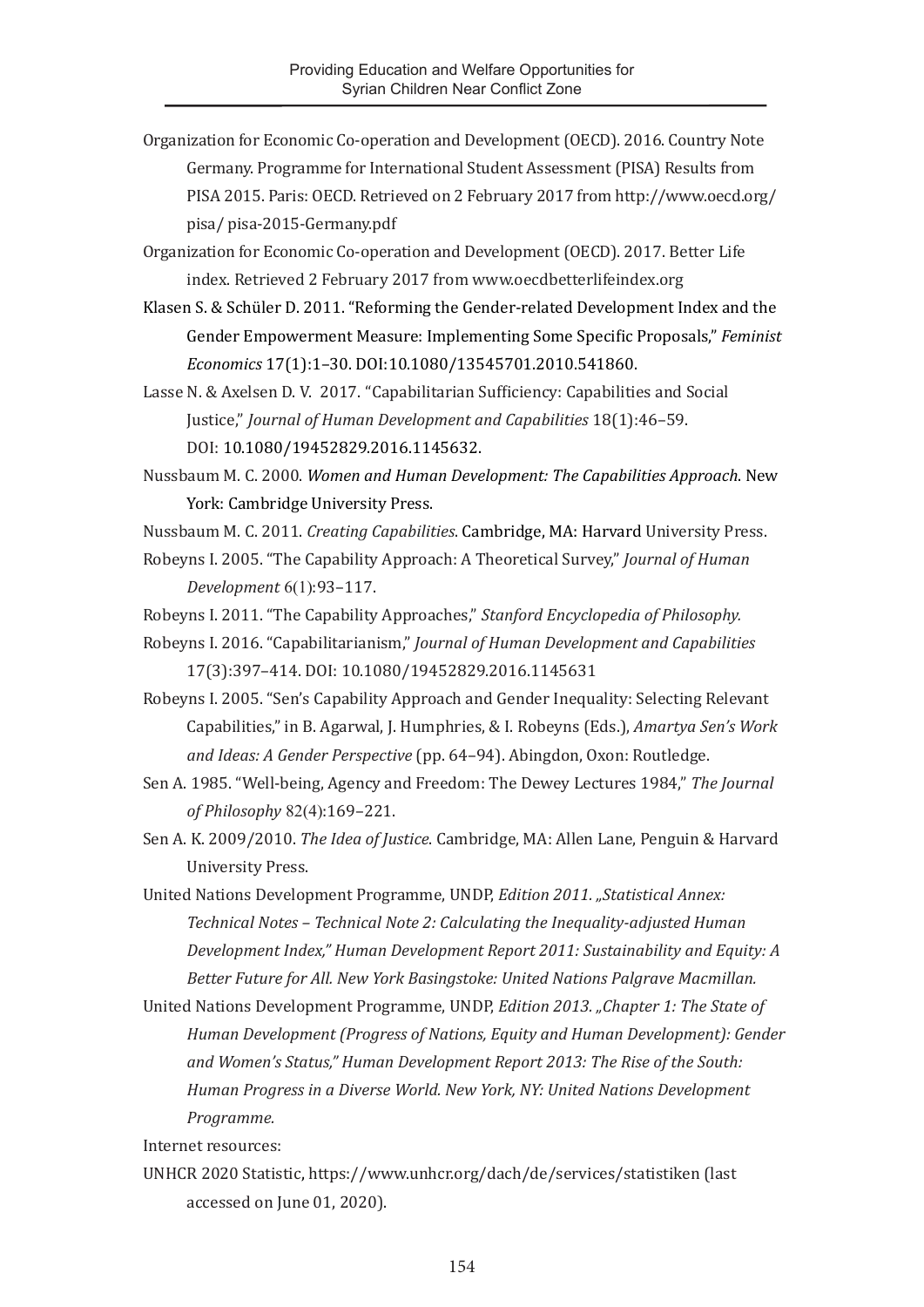UNICEF 2020 Education,<https://www.unicef.org/education>(last accessed on June 01, 2020).